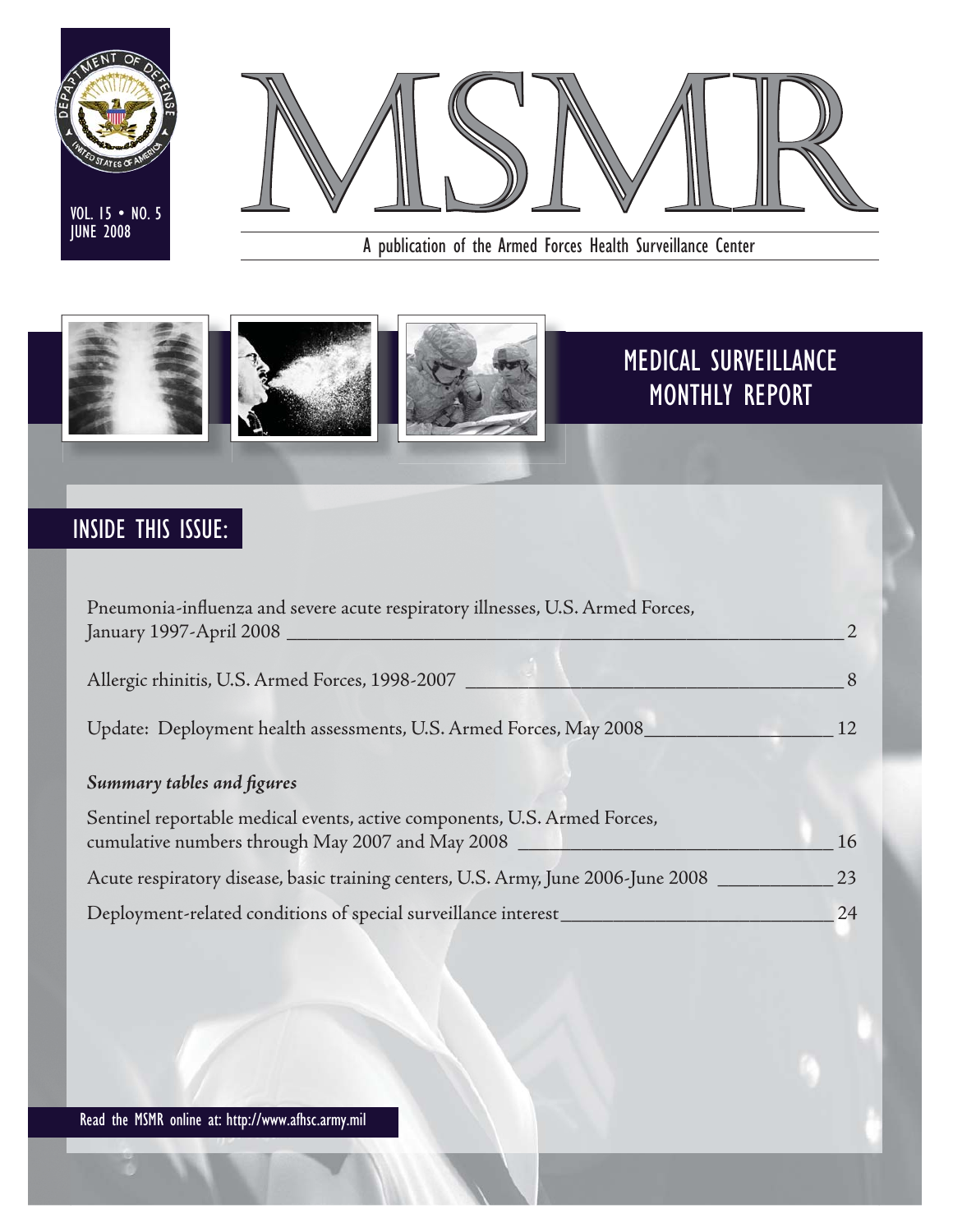|                                                        | <b>Report Documentation Page</b>                                                                                                                                                                                                                                                                                                                                                                                                                                                                                                                                                                                                                                                                                                                                                                         |                              |                                                   | Form Approved<br>OMB No. 0704-0188          |                                     |  |  |  |  |  |
|--------------------------------------------------------|----------------------------------------------------------------------------------------------------------------------------------------------------------------------------------------------------------------------------------------------------------------------------------------------------------------------------------------------------------------------------------------------------------------------------------------------------------------------------------------------------------------------------------------------------------------------------------------------------------------------------------------------------------------------------------------------------------------------------------------------------------------------------------------------------------|------------------------------|---------------------------------------------------|---------------------------------------------|-------------------------------------|--|--|--|--|--|
| does not display a currently valid OMB control number. | Public reporting burden for the collection of information is estimated to average 1 hour per response, including the time for reviewing instructions, searching existing data sources, gathering and<br>maintaining the data needed, and completing and reviewing the collection of information. Send comments regarding this burden estimate or any other aspect of this collection of information,<br>including suggestions for reducing this burden, to Washington Headquarters Services, Directorate for Information Operations and Reports, 1215 Jefferson Davis Highway, Suite 1204, Arlington<br>VA 22202-4302. Respondents should be aware that notwithstanding any other provision of law, no person shall be subject to a penalty for failing to comply with a collection of information if it |                              |                                                   |                                             |                                     |  |  |  |  |  |
| 1. REPORT DATE<br><b>JUN 2008</b>                      |                                                                                                                                                                                                                                                                                                                                                                                                                                                                                                                                                                                                                                                                                                                                                                                                          | 2. REPORT TYPE               |                                                   | <b>3. DATES COVERED</b>                     | 00-00-2008 to 00-00-2008            |  |  |  |  |  |
| <b>4. TITLE AND SUBTITLE</b>                           |                                                                                                                                                                                                                                                                                                                                                                                                                                                                                                                                                                                                                                                                                                                                                                                                          |                              |                                                   | <b>5a. CONTRACT NUMBER</b>                  |                                     |  |  |  |  |  |
| <b>June 2008</b>                                       | <b>Medical Surveillance Monthly Report (MSMR). Volume 15, Number 5,</b>                                                                                                                                                                                                                                                                                                                                                                                                                                                                                                                                                                                                                                                                                                                                  |                              |                                                   | <b>5b. GRANT NUMBER</b>                     |                                     |  |  |  |  |  |
|                                                        |                                                                                                                                                                                                                                                                                                                                                                                                                                                                                                                                                                                                                                                                                                                                                                                                          |                              |                                                   |                                             | 5c. PROGRAM ELEMENT NUMBER          |  |  |  |  |  |
| 6. AUTHOR(S)                                           |                                                                                                                                                                                                                                                                                                                                                                                                                                                                                                                                                                                                                                                                                                                                                                                                          |                              |                                                   | <b>5d. PROJECT NUMBER</b>                   |                                     |  |  |  |  |  |
|                                                        |                                                                                                                                                                                                                                                                                                                                                                                                                                                                                                                                                                                                                                                                                                                                                                                                          |                              |                                                   | <b>5e. TASK NUMBER</b>                      |                                     |  |  |  |  |  |
|                                                        |                                                                                                                                                                                                                                                                                                                                                                                                                                                                                                                                                                                                                                                                                                                                                                                                          |                              |                                                   | <b>5f. WORK UNIT NUMBER</b>                 |                                     |  |  |  |  |  |
| 200, Silver Spring, MD, 20910                          | 7. PERFORMING ORGANIZATION NAME(S) AND ADDRESS(ES)<br><b>U.S. Army Center for Health Promotion and Preventive Medicine, Armed</b><br>Forces Health Surveillance Center (AFHSC),2900 Linden Lane, Suite                                                                                                                                                                                                                                                                                                                                                                                                                                                                                                                                                                                                   |                              | <b>REPORT NUMBER</b>                              | 8. PERFORMING ORGANIZATION                  |                                     |  |  |  |  |  |
|                                                        | 9. SPONSORING/MONITORING AGENCY NAME(S) AND ADDRESS(ES)                                                                                                                                                                                                                                                                                                                                                                                                                                                                                                                                                                                                                                                                                                                                                  |                              |                                                   | 10. SPONSOR/MONITOR'S ACRONYM(S)            |                                     |  |  |  |  |  |
|                                                        |                                                                                                                                                                                                                                                                                                                                                                                                                                                                                                                                                                                                                                                                                                                                                                                                          |                              |                                                   | NUMBER(S)                                   | <b>11. SPONSOR/MONITOR'S REPORT</b> |  |  |  |  |  |
| 12. DISTRIBUTION/AVAILABILITY STATEMENT                | Approved for public release; distribution unlimited                                                                                                                                                                                                                                                                                                                                                                                                                                                                                                                                                                                                                                                                                                                                                      |                              |                                                   |                                             |                                     |  |  |  |  |  |
| <b>13. SUPPLEMENTARY NOTES</b>                         |                                                                                                                                                                                                                                                                                                                                                                                                                                                                                                                                                                                                                                                                                                                                                                                                          |                              |                                                   |                                             |                                     |  |  |  |  |  |
| 14. ABSTRACT                                           |                                                                                                                                                                                                                                                                                                                                                                                                                                                                                                                                                                                                                                                                                                                                                                                                          |                              |                                                   |                                             |                                     |  |  |  |  |  |
| <b>15. SUBJECT TERMS</b>                               |                                                                                                                                                                                                                                                                                                                                                                                                                                                                                                                                                                                                                                                                                                                                                                                                          |                              |                                                   |                                             |                                     |  |  |  |  |  |
| <b>16. SECURITY CLASSIFICATION OF:</b>                 |                                                                                                                                                                                                                                                                                                                                                                                                                                                                                                                                                                                                                                                                                                                                                                                                          |                              | 17. LIMITATION OF                                 | 18. NUMBER                                  | 19a. NAME OF                        |  |  |  |  |  |
| a. REPORT<br>unclassified                              | b. ABSTRACT<br>unclassified                                                                                                                                                                                                                                                                                                                                                                                                                                                                                                                                                                                                                                                                                                                                                                              | c. THIS PAGE<br>unclassified | <b>ABSTRACT</b><br>Same as<br><b>Report (SAR)</b> | OF PAGES<br><b>RESPONSIBLE PERSON</b><br>28 |                                     |  |  |  |  |  |

**Standard Form 298 (Rev. 8-98)**<br>Prescribed by ANSI Std Z39-18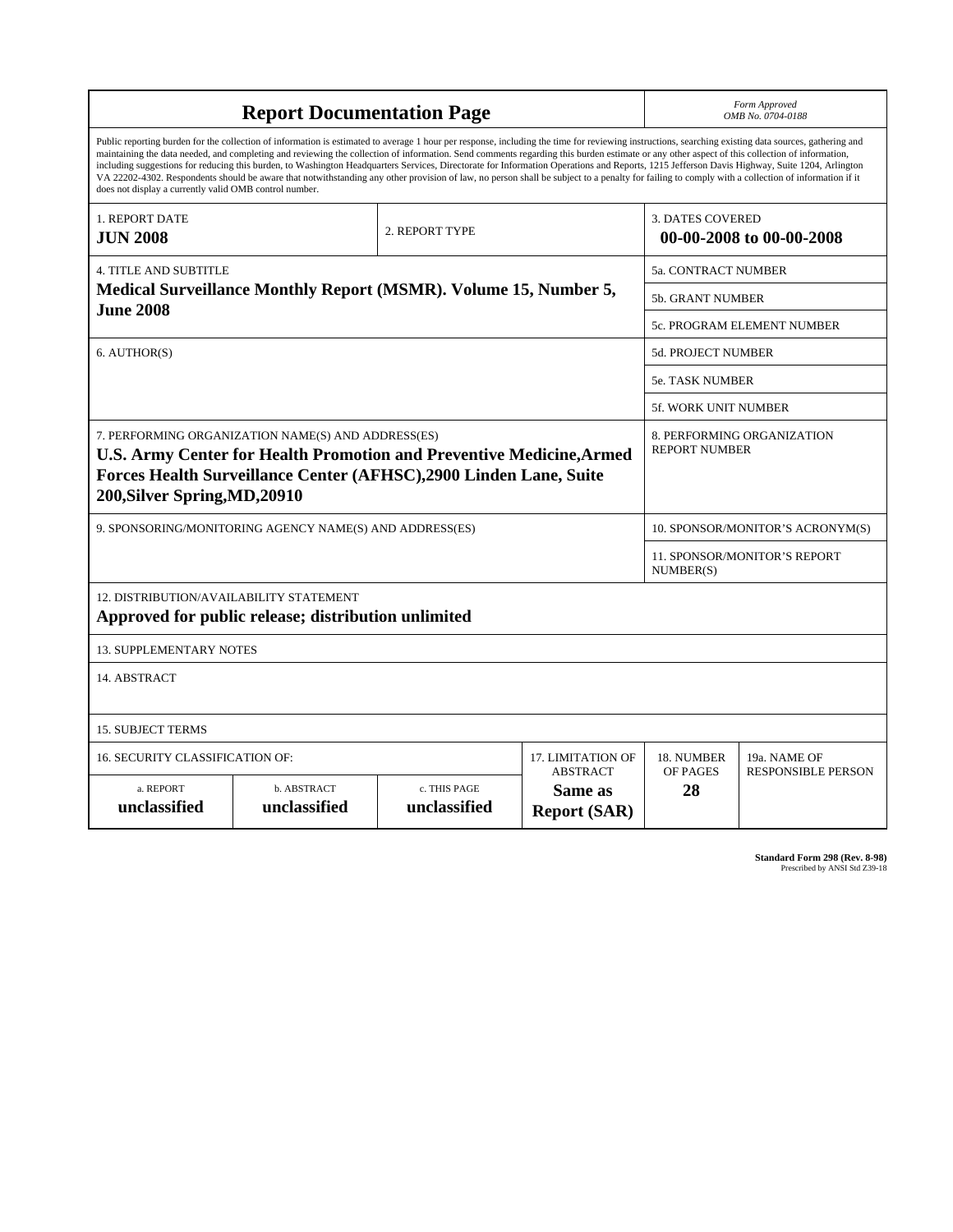### Update: Pneumonia-Influenza and Severe Acute Respiratory Illnesses, U.S. Armed **Forces, January 1997-April 2008**

 Th roughout history, military populations have been at high risk of acute respiratory illnesses.1-4 In the U.S. military, acute respiratory illnesses are leading causes of hospitalizations and ambulatory visits of service members.<sup>5-7</sup>

 Upper respiratory infectious illnesses are extremely common among U.S. service members, particularly among recruits and during fall-winter "cold and influenza" seasons. Upper respiratory illnesses are among the leading causes of medical encounters and limited duty dispositions of service members.<sup>6,7</sup> Acute infections of the lower respiratory tract (e.g., pneumonias) are less frequent but more debilitating than upper respiratory illnesses. Consistently, pneumonias and influenza are among the leading causes of hospitalizations of service members.<sup>5,7</sup> Finally, there are sporadic cases and rare outbreaks of severe, life threatening acute respiratory illnesses, usually in recruit camps and during training and operational deployments.8-10 In 2003, there were 19 cases of severe acute respiratory illnesses among U.S. service members deployed in the Middle East and south-central Asia. Two of the cases were fatal – despite extensive investigation, the etiologies of the cases were not identified. $10$ 

This report summarizes frequencies, seasonal variability, and general trends of hospitalizations of U.S. service members for "pneumonia and influenza" and severe acute respiratory illnesses (e.g., acute respiratory failure, acute respiratory distress) from January 1997 to April 2008.

#### Methods:

The surveillance period was 1 January 1997 to 30 April 2008. The surveillance population included all individuals who served in any component of the U.S. Armed Forces any time during the surveillance period.

For surveillance purposes, a case of "pneumonia-influenza  $(P\&I)"$  was defined as a hospitalization with a primary (firstlisted) diagnosis of "pneumonia and influenza" (ICD-9: 480-487); or a primary diagnosis of "acute respiratory infection" (ICD-9 460-466) plus a secondary diagnosis (in diagnostic

**Figure 1.** Hospitalizations for pneumonia or influenza, by month, active component, U.S. Armed Forces, January 1997-April 2008

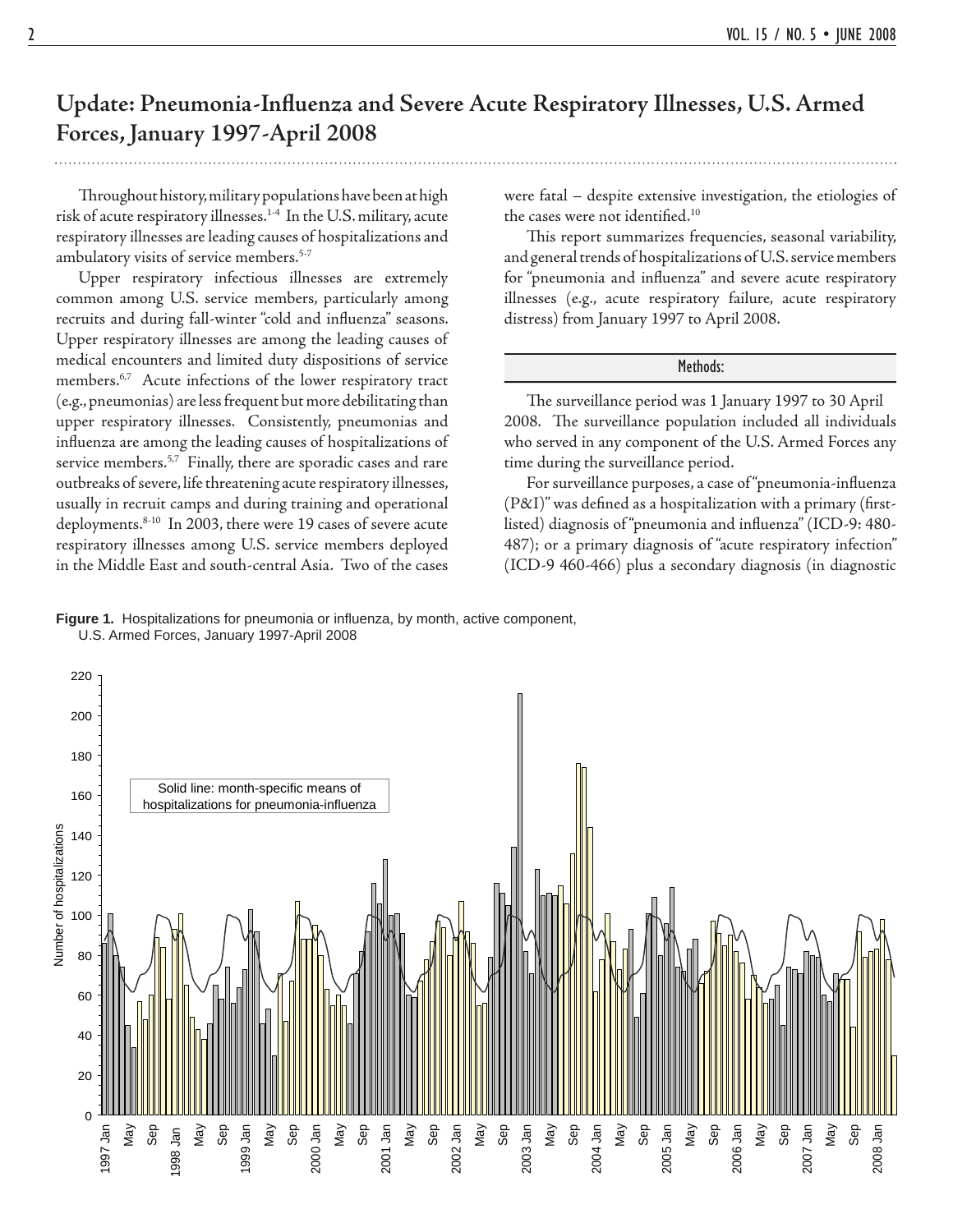position 2 through 8) of "pneumonia and influenza" (ICD-9: 480-487).

 A case of "severe acute respiratory illness (SARI)" was defined as a hospitalization with a primary diagnosis of "acute respiratory failure" (ICD-9-CM: 518.81) or "other pulmonary insufficiency" (which includes "acute respiratory distress, acute respiratory insufficiency, adult respiratory distress syndrome [ARDS]") (ICD-9-CM: 518.82); or a secondary diagnosis (in diagnostic position 2 through 8) of "acute respiratory failure" (ICD-9-CM: 518.81) or "other pulmonary insufficiency" (ICD-9-CM: 518.82) plus a primary diagnosis of one of the following: "respiratory distress/insufficiency" (ICD-9-CM: 786.09), "acute respiratory infection" (ICD-9 460-466) or "pneumonia and influenza" (ICD-9: 480-487).

 For surveillance purposes, a "respiratory illness year" was considered 1 July through 30 June of the following year. For each service member during each respiratory illness year, only one incident episode each of pneumonia-influenza and severe acute respiratory illness were included in analyses.

#### Results:

#### Pneumonia-influenza:

 During the period, there were 11,038 incident hospitalizations for pneumonia and influenza (Table 1). The most and fewest cases per respiratory illness year were in 2002-3 (n=1,363) and 1998-9 (n=760), respectively **(Table 1).**

 Over the entire period, the fewest cases were in the "spring" and "summer" (mean cases per month, April-June: 65.1; July-September: 72.5) and the most in the "fall" and "winter" (mean cases per month, October-December: 98.9; January-March: 87.9) **(Table 1).** In most years, the distinct seasonality in P&I case occurrence was apparent: in general, P&I-related hospitalizations sharply increased from late summer through

early fall and sharply decreased through the spring **(Figure 1).**

 On average, the most cases per month each year were in October (mean: 99.8) and November (mean: 99.3) and the fewest in June (mean: 61.8). During the period, the most cases in any month were in December 2002 (n=200) and the fewest were in June 1999 and April 2008 (n=30) **(Figure 1)**.

 In general, there were relatively fewer P&I-related hospitalizations during the beginning and end of the surveillance period relative to the middle. For example, during 35 (80%) of the 44 months from January 1997 through August 2000 and during 28 (90%) of the 31 months from October 2005 through April 2008, there were "deficits" of P&I-related hospitalizations (relative to the means for the respective months overall) **(Figure 2).** In contrast, during 43 (70%) of the 61 months from September 2000 to September 2005, there were "excess" P&I-related hospitalizations (relative to the means for the respective months overall) **(Figure 2).** Of particular note, during the 10-month period from March-December 2003, there were more than 35 "excess" P&I-related hospitalizations each month and 507 excess hospitalizations overall **(Figure 2).**

#### Severe acute respiratory illness:

 During the period, there were 626 incident hospitalizations for severe acute respiratory illnesses (SARI) (Table 1). The most and fewest cases per year were in 2006-7 (n=99) and 1998-9 (n=18), respectively **(Table 1).** Based on dispositions reported on hospital discharge records, case fatality overall was 9.4% (with no clear trend of increasing or decreasing case fatality over the period [data not shown]).

 Numbers of SARI-related hospitalizations generally increased during the period **(Table 1, Figures 3).** For example, during 29 (81%) of the 36 months from January 1997 through December 1999, there were "deficits" of SARI-related

Table 1. Incident hospitalized cases of pneumonia-influenza and severe acute respiratory illness, by calendar quarter, U.S. Armed Forces, January 1997-April 2008

| Pneumonia-influenza              |      |      |      |      |       |       |       |      |      |      |      |      |        |      | Mean cases<br>per month |
|----------------------------------|------|------|------|------|-------|-------|-------|------|------|------|------|------|--------|------|-------------------------|
|                                  |      |      |      |      |       |       |       |      |      |      |      |      |        |      | Relative                |
|                                  | 1997 | 1998 | 1999 | 2000 | 2001  | 2002  | 2003  | 2004 | 2005 | 2006 | 2007 | 2008 | Total  | No.  | no.                     |
| Jan-Mar                          | 267  | 259  | 268  | 238  | 329   | 288   | 276   | 241  | 284  | 216  | 241  | 259  | 3,166  | 87.9 | 1.35                    |
| Apr-Jun                          | 153  | 130  | 129  | 170  | 210   | 197   | 331   | 243  | 243  | 190  | 188  | 30   | 2,214  | 65.1 | ref                     |
| Jul-Sep                          | 165  | 169  | 185  | 199  | 232   | 306   | 352   | 203  | 235  | 168  | 180  |      | 2,394  | 72.5 | 1.11                    |
| Oct-Dec                          | 231  | 194  | 283  | 314  | 271   | 450   | 494   | 290  | 266  | 218  | 253  |      | 3,264  | 98.9 | 1.52                    |
| Total                            | 816  | 752  | 865  | 921  | 1,042 | 1,241 | 1,453 | 977  | ,028 | 792  | 862  | 289  | 11,038 | 81.2 |                         |
|                                  |      |      |      |      |       |       |       |      |      |      |      |      |        |      |                         |
|                                  |      |      |      |      |       |       |       |      |      |      |      |      |        |      | <b>Mean cases</b>       |
| Severe acute respiratory illness |      |      |      |      |       |       |       |      |      |      |      |      |        |      | per month               |
|                                  |      |      |      |      |       |       |       |      |      |      |      |      |        |      | Relative                |
|                                  | 1997 | 1998 | 1999 | 2000 | 2001  | 2002  | 2003  | 2004 | 2005 | 2006 | 2007 | 2008 | Total  | No.  | no.                     |
| Jan-Mar                          | 13   | 13   | 5    | 10   | 15    | 15    | 15    | 12   | 24   | 14   | 25   | 15   | 176    | 4.9  | 1.20                    |
| Apr-Jun                          | 12   | 8    | 7    | 7    | 11    | 9     | 16    | 13   | 24   | 17   | 19   | 0    | 143    | 4.2  | 1.04                    |
| Jul-Sep                          | 5    | 3    | 9    | 5    | 9     | 12    | 17    | 13   | 16   | 31   | 14   |      | 134    | 4.1  | ref                     |
| Oct-Dec                          | 7    | 3    | 13   | 18   | 10    | 15    | 19    | 17   | 26   | 24   | 21   |      | 173    | 5.2  | 1.29                    |
| Total                            | 37   | 27   | 34   | 40   | 45    | 51    | 67    | 55   | 90   | 86   | 79   | 15   | 626    | 4.6  |                         |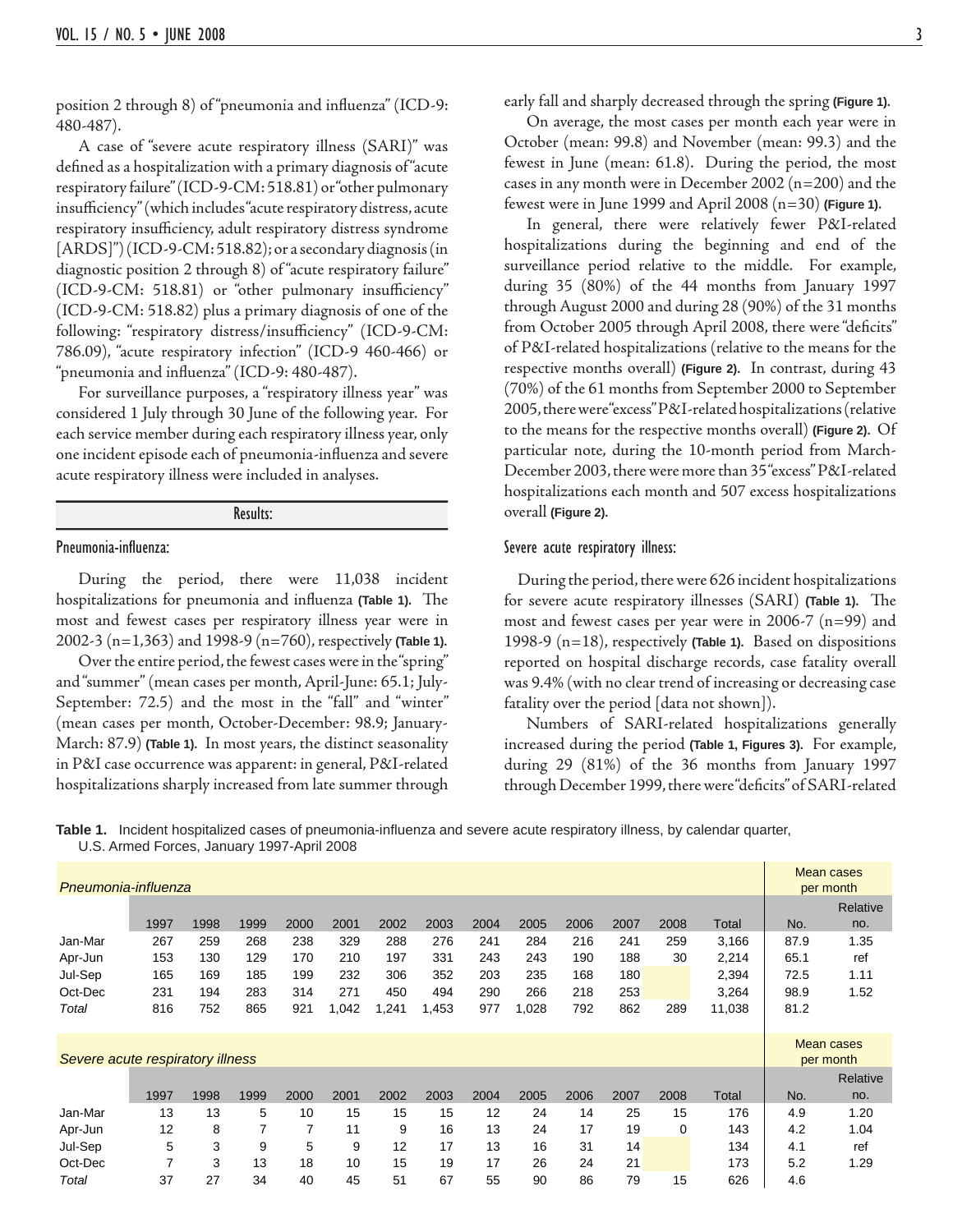

Figure 2. Number (bars) and percent (line) of excess/deficit of hospitalizations for pneumonia-influenza, relative to the mean number for the respective month for the entire period, U.S. Armed Forces, January 1997-April 2008

hospitalizations (relative to the means for the respective months overall) **(Figure 4)**. In contrast, during 33 (92%) of the 36 months from January 2005 to December 2007, there were "excess" SARI-related hospitalizations (relative to the means for the respective months overall) **(Figure 4)**. Of note, during the 4-months from July through September 2006, there were approximately 27 "excess" (of 44 overall) SARI-related hospitalizations of U.S. service members **(Figure 4)**.

As with pneumonia and influenza, the fewest SARIrelated cases were in the "spring" and "summer" (mean cases per month, April-June: 4.2; July-September: 4.1) and the most in the "fall" and "winter" (mean cases per month, October-December: 5.2; January-March: 4.9) **(Table 1).** However, in contrast to the distinct seasonality of pneumonia-influenza incidence, there was no consistent month-to-month or seasonal variability in SARI-related hospitalizations **(Table 1, Figure 3).** For the entire period, the most cases in any month (n=13) were in June 2005, July 2006, and October 2006; while in eight months overall – including six (14%) of 43 months from January 1997 to July 2000, there were no SARI-related hospitalizations **(Figure 3).**

 Finally, there was no apparent relationship between the number of pneumonia-influenza-related hospitalizations

each month and the number of SARI cases in the same month (data not shown).

*Data analysis by Vicki Jeff ries and Tannya Martin.*

#### Editorial comment:

 Compared to the general experience since 1997, in the past few years – particularly since the fall of 2005, there have been relatively few (accounting for the month) hospitalizations for pneumonia-influenza. U.S. military members receive annual influenza immunizations. The recent experience regarding pneumonia-influenza reflects, at least in part, the effectiveness of influenza vaccines against predominant circulating strains.<sup>11</sup>

 In contrast, since the fall of 2002 – particularly since January 2005, there were more hospitalizations for severe acute respiratory illness than in the preceding 5-years. Because the case definition used for this analysis required a respiratory illness-specific primary diagnosis (indicative of the primary reason for hospitalization), it is unlikely that the increase reflects complications of combat-related trauma or associated care. Also, in response to the cluster of "severe acute pneumonitis" cases among deployed service members in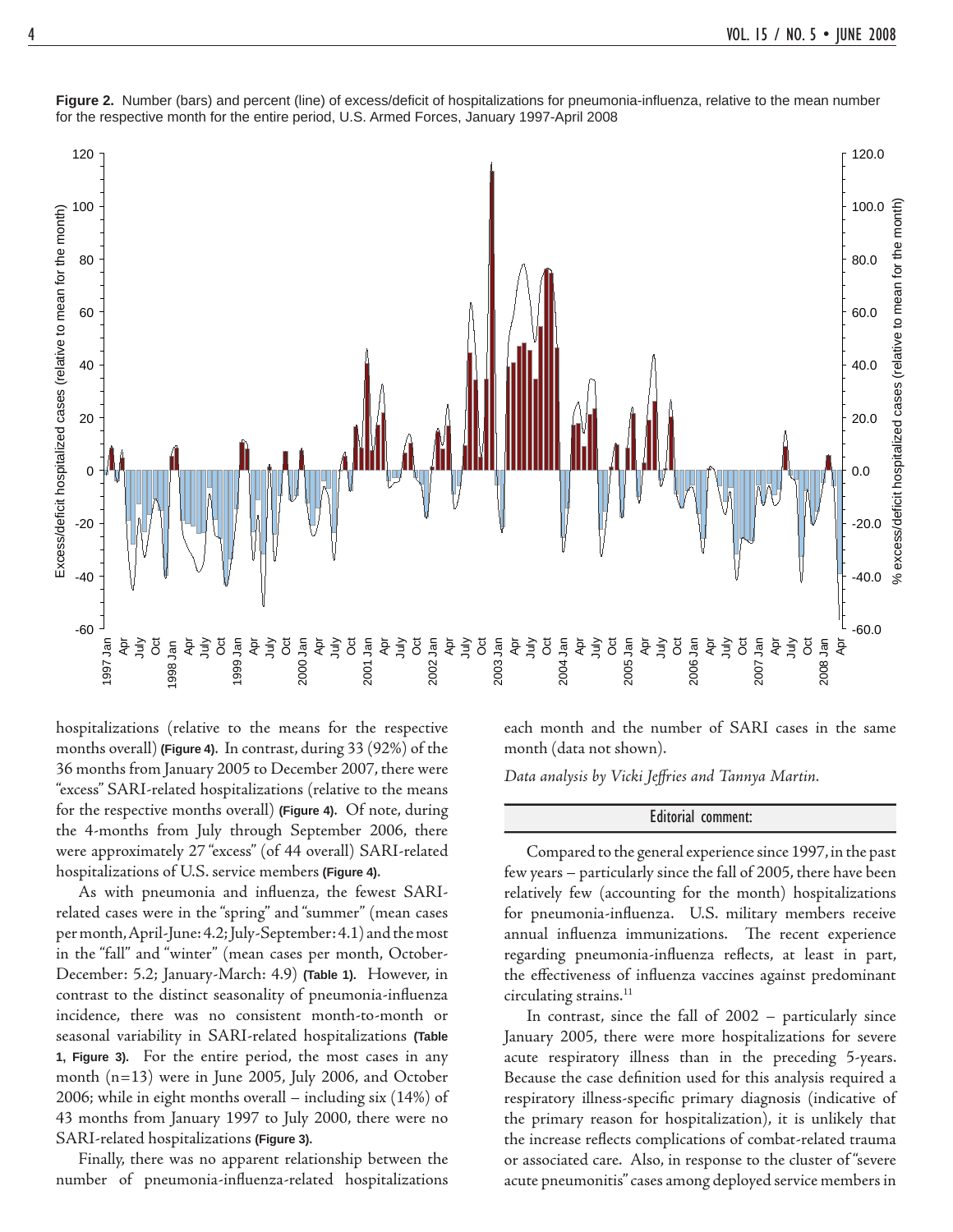





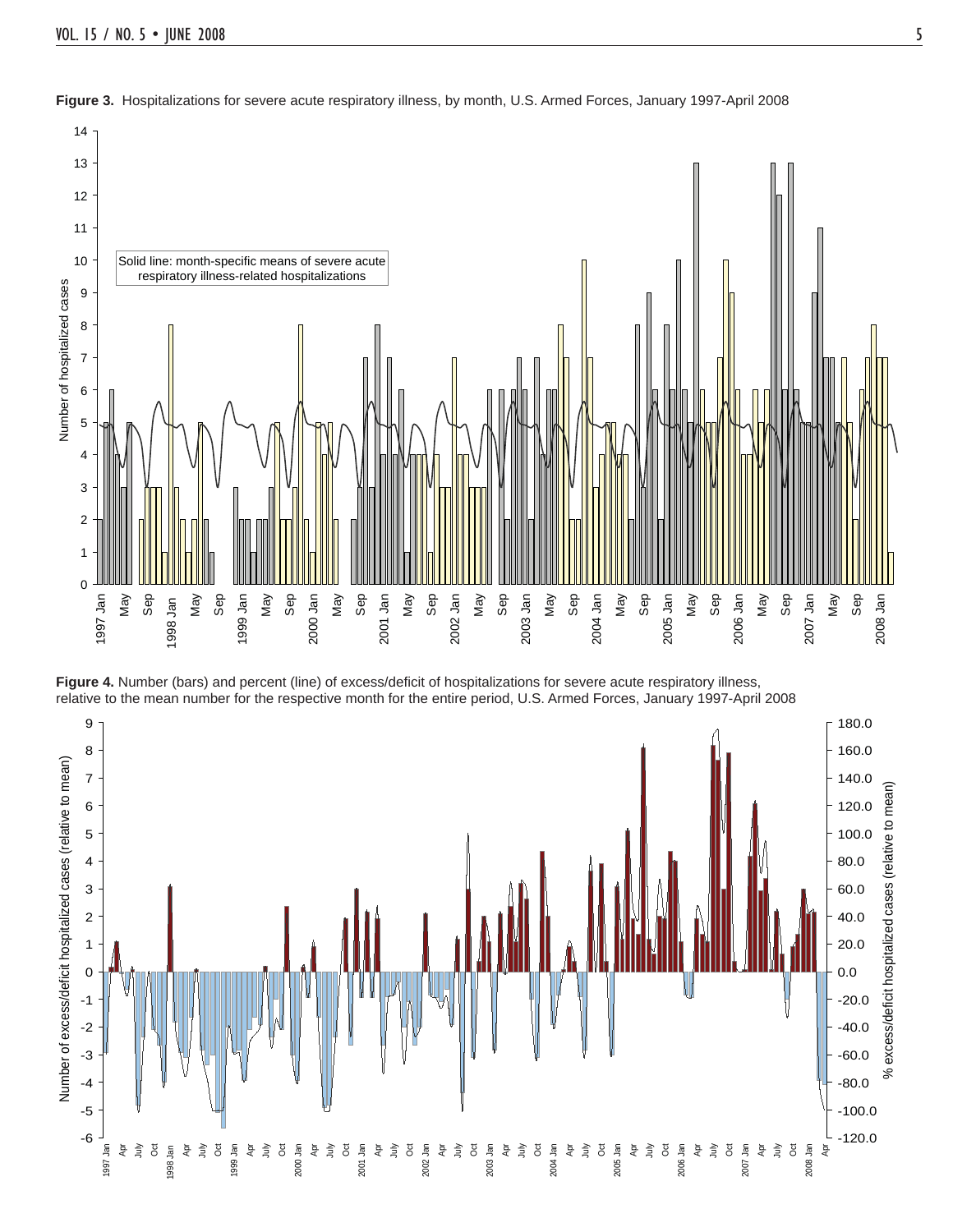the spring-summer of 20039 , the MSMR has tracked incident episodes of "severe acute pneumonia" among service members deployed to or within 30 days of returning from service in Afghanistan or Iraq (using a similar but not identical case definition as for this report) (see page 26). Since 2004, there have been consistently few cases per month of severe acute pneumonia temporally related to deployment (range, cases per month: 0-4; annual mean cases per month: 0.6-1.2) (see page 26). Thus, deployment-related cases may explain some but not all of the increase in severe acute respiratory illness cases since 2002. Another contributory cause is likely adenovirus type 14 which has recently emerged as a significant pathogen among U.S. military trainees.<sup>12-14</sup>

This analysis clearly documents the seasonality of pneumonia-influenza incidence among U.S. service members. From 1997 through 2007, the fewest pneumonia-influenza hospitalizations were in June and the most in October. In most years of the period, there were sharp increases in pneumonia-influenza hospitalizations beginning in the late summer (July-August). The findings suggest that annual activities to counter seasonal pneumonia-influenza risk should be conducted as soon as possible after the current year's vaccines are available.

#### References:

1. Sartin JS. Infectious diseases during the Civil War: the triumph of the "Third Army". *Clin Infect Dis.* 1993 Apr;16(4):580-4.

2. Oxford JS, Sefton A, Jackson R, et al. World War I may have allowed the emergence of "Spanish" influenza. *Lancet Infect Dis.* 2002 Feb; 2(2): 111-4. 3. Gray GC, Callahan JD, Hawksworth AW, Fisher CA, Gaydos JC. Respiratory diseases among U.S. military personnel: countering emerging threats. *Emerg Infect Dis.* 1999 May-Jun;5(3):379-85.

4. Gray GC, Mitchell BS, Tueller JE, Cross ER, Amundson DE. Pneumonia hospitalizations in the US Navy and Marine Corps: rates and risk factors for 6,522 admissions, 1981-1991. *Am J Epidemiol.* 1994 Apr 15;139(8):793-802.

5. Hospitalizations among active duty members, US Armed Forces, 2007. *MSMR* 2008 Apr:15(3); 2-8.

6. Ambulatory visits among active duty members, US Armed Forces, 2007. *MSMR* 2008 Apr:15(3); 9-14.

7. Absolute and relative morbidity burdens attributable to various illnesses and injuries,U.S. Armed Forces, 2007. *MSMR* 2008 Apr:15(3); 15-20.

8. Sanchez JL, Craig SC, Kolavic S, et al. An outbreak of pneumococcal pneumonia among military personnel at high risk: control by lowdose azithromycin postexposure chemoprophylaxis. *Mil Med.* 2003 Jan;168(1):1-6.

9. Outbreak of group A streptococcal pneumonia among Marine Corps recruits—California, November 1-December 20, 2002. *MMWR*. 2003 Feb 14:52(6);106-9.

10. Severe acute pneumonitis among deployed U.S. military personnel— Southwest Asia, March-August 2003. *MMWR*. 2003 Sep 12:52(36);857-9 11. Update: Influenza activity --- United States, September 30, 2007-April 5, 2008, and composition of the 2008--09 influenza vaccine. *MMWR*. 2003 Apr 18;57(15):404-9.

12. Metzgar D, Osuna M, Kajon AE, et al. Abrupt emergence of diverse species B adenoviruses at US military recruit training centers. *J Infect Dis.* 2007 Nov 15;196(10):1465-73. Epub 2007 Oct 31.

13. Acute respiratory disease associated with adenovirus serotype 14- four states, 2006-2007. *MMWR*. 2007 Nov 16;56(45):1181-4.

14. Binn LN, Sanchez JL, Gaydos JC. Emergence of adenovirus type 14 in US military recruits--a new challenge. *J Infect Dis.* 2007 Nov 15;196(10):1436-7. Epub 2007 Oct 31.



Figure 5. Relationship between pneumonia-influenza hospitalizations each month and severe acute respiratory illness cases during the same month, U.S. Armed Forces, January 1997-April 2008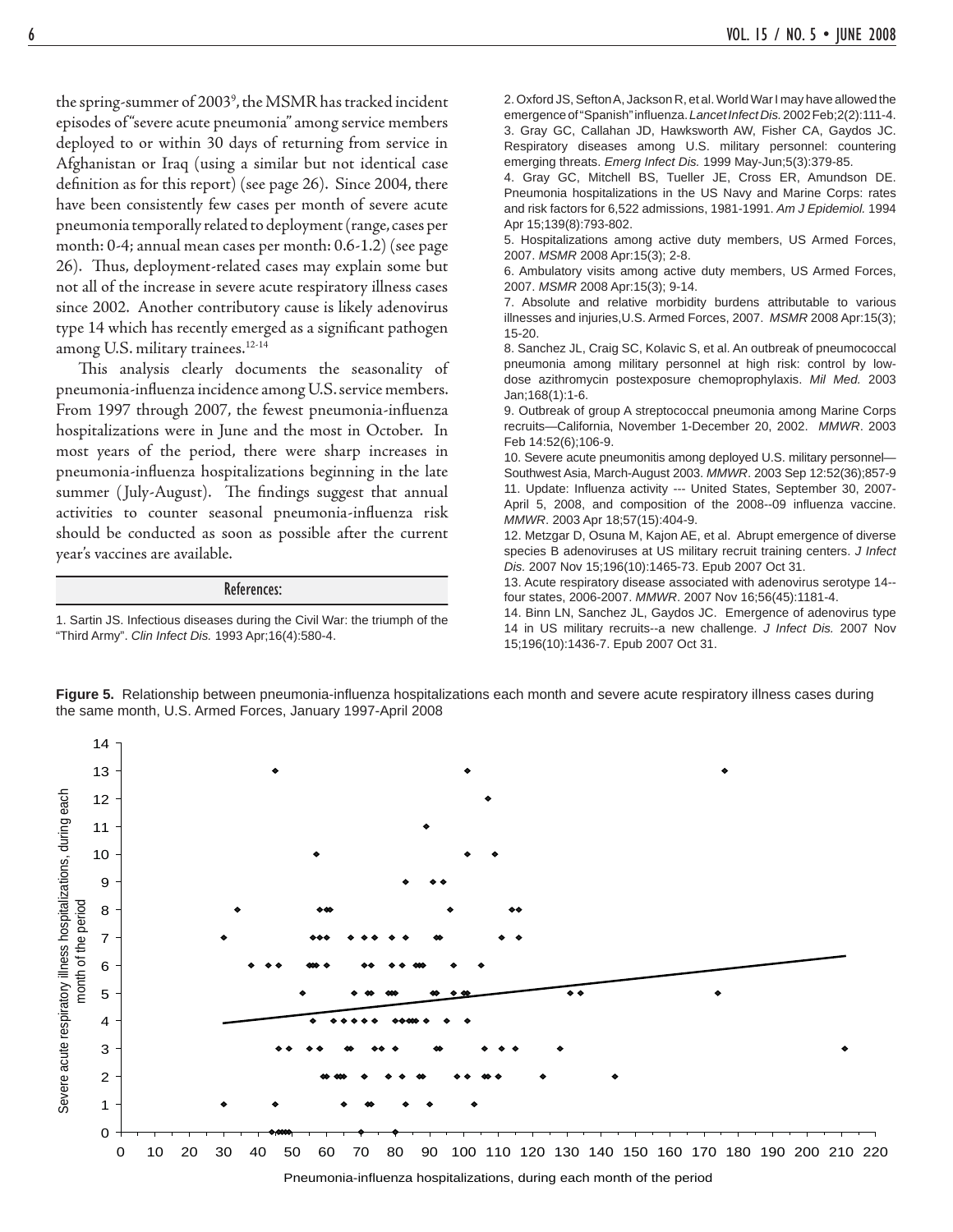### **SURVEILLANCE SNAPSHOT**

Medical enounters for occupational exposures to blood/other body fluids, by military status, U.S. Armed Forces, 1998-2007

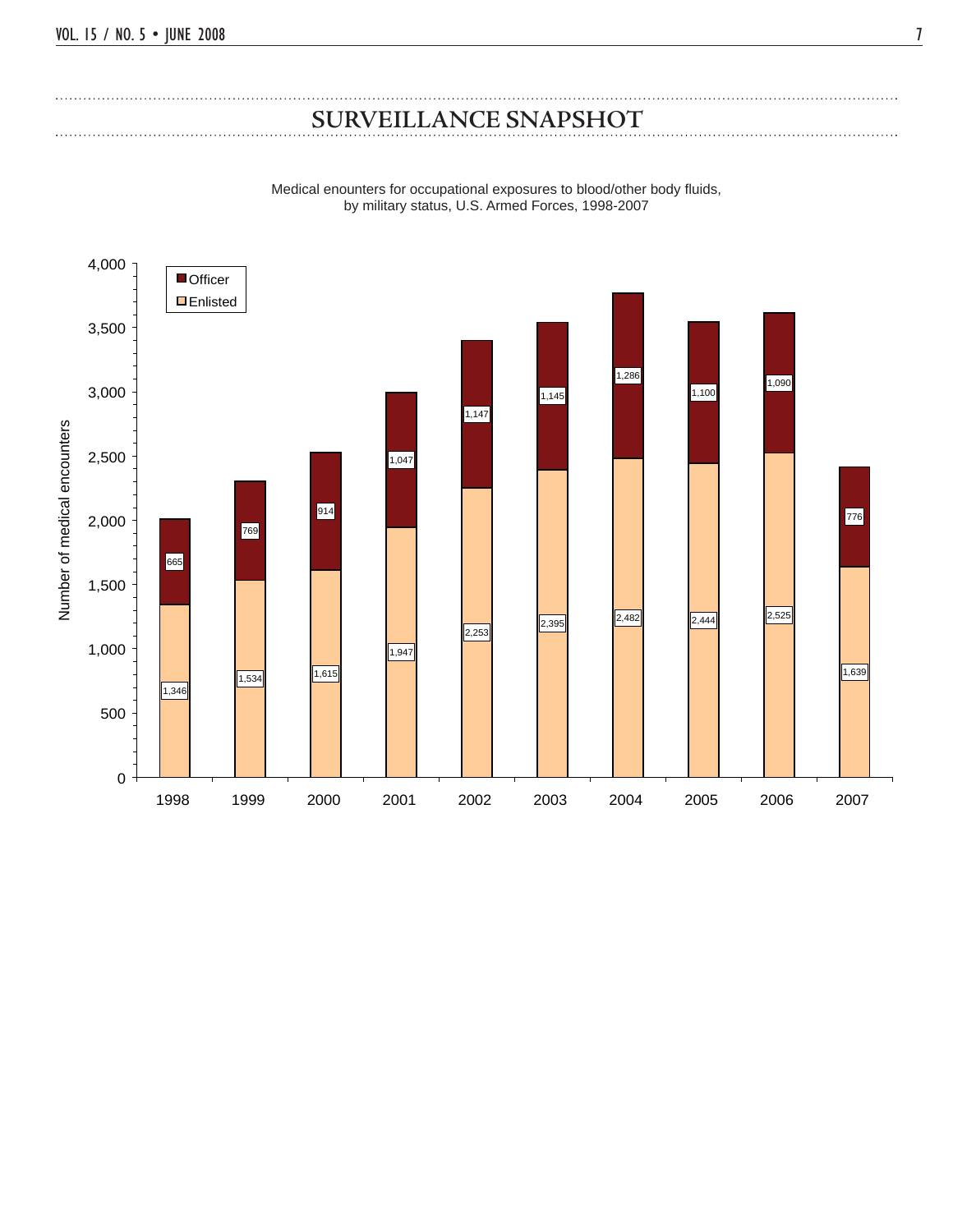### **Allergic Rhinitis, U.S. Armed Forces, 1998-2007**

Allergic rhinitis ("hay fever") affects an estimated 10-30% of the general population of the United States.<sup>1</sup> Between 2000 and 2005, expenditures for ambulatory care and treatment of allergic rhinitis in the U.S. 10-30% of the general population of the United States.<sup>1</sup> Between 2000 and 2005, expenditures for increased 73% to \$11.2 billion.2

 In 2007, approximately 48,000 U.S. service members had at least one medical encounter for allergic rhinitis. Allergic rhinitis was the primary (first-listed) diagnosis for nearly 3% of all medical encounters of service members in 2007.<sup>3</sup> It is a significant cause of morbidity and lost duty time, especially during the spring and fall allergy seasons.

This report summarizes frequencies, rates, seasonal trends and correlates of risk of allergic rhinitis among U.S. service members during the past 10 years.

#### Methods:

The surveillance period was 1 January 1998 to 31 December 2007. The surveillance population included all service members who served in an active component of the U.S. Armed Forces any time during the surveillance period. A case of allergic rhinitis was defined as an outpatient encounter with a diagnoses of allergic rhinitis (ICD-9-CM: 477) in any diagnostic position. For this analysis, incident ambulatory visits were limited to one per service member per 30 consecutive days of follow-up.

#### Results:

 During the 10-year surveillance period, 438,330 service members had approximately 1.2 million ambulatory medical encounters related to allergic rhinitis. Approximately 79% of all aff ected individuals had more than one allergic rhinitisrelated clinic visit during the period. Among service members with multiple visits, the mean number was 2.7 visits per year.

There were 833,772 incident (one per person per 30 days) ambulatory visits for allergic rhinitis during the surveillance period **(Table 1).** Incidence rates increased with age and were higher among females than males and in the Air Force than the other services (Table 1). Numbers of affected individuals and incidence rates generally increased during the first seven years and were stable during the last three years of the surveillance period **(Figure 1).**

Throughout the period, there were distinct seasonal trends in allergic rhinitis incidence. Each year, there were large spring and smaller fall outbreaks **(Figure 2).** During the ten spring outbreaks, numbers of incident ambulatory visits

**Table 1.** Number and rates (per 1,000 person-years) of incident\* ambulatory visits for allergic rhinitis, active components, U.S. Armed Forces, 1998 - 2007

|                                                                     | 1998          |      | 1999          |      | 2000          |       | 2001          |       | 2002          |       | 2003          |       |  |
|---------------------------------------------------------------------|---------------|------|---------------|------|---------------|-------|---------------|-------|---------------|-------|---------------|-------|--|
|                                                                     | Incident      |      | Incident      |      | Incident      |       | Incident      |       | Incident      |       | Incident      |       |  |
|                                                                     | <b>Visits</b> | Rate | <b>Visits</b> | Rate | <b>Visits</b> | Rate  | <b>Visits</b> | Rate  | <b>Visits</b> | Rate  | <b>Visits</b> | Rate  |  |
| Total                                                               | 57,414        | 41.3 | 66,679        | 49.0 | 76,307        | 56.0  | 84,059        | 61.7  | 83,986        | 60.4  | 88,683        | 62.9  |  |
| <b>Service</b>                                                      |               |      |               |      |               |       |               |       |               |       |               |       |  |
| Air Force                                                           | 26,657        | 73.1 | 32,626        | 91.5 | 35,427        | 100.7 | 38,123        | 109.5 | 37,414        | 103.9 | 40,232        | 109.6 |  |
| Army                                                                | 18,065        | 37.9 | 19,389        | 41.4 | 24,298        | 51.3  | 28,043        | 59.2  | 28,289        | 58.9  | 28,677        | 58.5  |  |
| Navy                                                                | 9,993         | 26.5 | 11,618        | 31.9 | 13,320        | 36.4  | 13,955        | 37.9  | 14,415        | 38.2  | 15,685        | 41.6  |  |
| <b>Marine Corps</b>                                                 | 2,699         | 15.8 | 3,046         | 17.8 | 3,262         | 19.0  | 3,938         | 23.0  | 3,868         | 22.5  | 4,089         | 23.1  |  |
| Gender                                                              |               |      |               |      |               |       |               |       |               |       |               |       |  |
| Female                                                              | 15.607        | 80.6 | 18.216        | 94.5 | 21.233        | 107.5 | 23.661        | 117.4 | 23.702        | 114.0 | 25,546        | 120.7 |  |
| Male                                                                | 41,807        | 35.0 | 48,463        | 41.5 | 55,074        | 47.3  | 60,398        | 52.1  | 60,284        | 51.0  | 63,137        | 52.7  |  |
| Race/ethnicity                                                      |               |      |               |      |               |       |               |       |               |       |               |       |  |
| <b>Black non-Hispanic</b>                                           | 12,329        | 45.0 | 13,952        | 51.8 | 16,315        | 60.0  | 18,274        | 67.0  | 17,814        | 65.5  | 19,135        | 71.4  |  |
| Asian                                                               | 2,260         | 44.7 | 2,766         | 53.0 | 3,277         | 60.2  | 3,591         | 64.5  | 3,629         | 61.6  | 4,100         | 66.5  |  |
| White non-Hispanic                                                  | 32,066        | 38.8 | 39,578        | 47.1 | 47,002        | 54.9  | 51,963        | 60.9  | 52,247        | 60.1  | 54,164        | 61.3  |  |
| Hispanic                                                            | 8,624         | 46.0 | 7,970         | 54.3 | 6.885         | 54.4  | 6,933         | 55.3  | 7,028         | 53.4  | 7,536         | 54.8  |  |
| Native American                                                     | 528           | 37.5 | 649           | 42.8 | 771           | 45.9  | 891           | 48.6  | 941           | 47.3  | 1,056         | 49.1  |  |
| Other                                                               | 1,607         | 43.9 | 1,764         | 48.3 | 2,057         | 56.7  | 2,407         | 67.3  | 2,327         | 62.4  | 2,692         | 69.3  |  |
| Age group                                                           |               |      |               |      |               |       |               |       |               |       |               |       |  |
| $20$                                                                | 2,722         | 20.6 | 3,134         | 23.0 | 4,145         | 28.1  | 5,299         | 33.3  | 5,342         | 33.5  | 5,116         | 33.7  |  |
| 20-24                                                               | 12,532        | 29.8 | 14,688        | 35.3 | 17.009        | 39.6  | 19.827        | 45.1  | 20.106        | 43.4  | 21.865        | 45.0  |  |
| 25-29                                                               | 12,144        | 41.9 | 14,102        | 50.9 | 15,612        | 58.0  | 16,271        | 62.9  | 16,402        | 62.9  | 17,819        | 65.9  |  |
| 30-34                                                               | 10,841        | 46.8 | 11,847        | 54.6 | 13,339        | 64.3  | 14.343        | 71.7  | 14,028        | 70.0  | 14,567        | 72.6  |  |
| 35-39                                                               | 11,115        | 56.5 | 13,260        | 67.9 | 14,645        | 76.1  | 15,638        | 83.3  | 14,824        | 80.2  | 14,894        | 82.9  |  |
| >39                                                                 | 8,060         | 68.0 | 9,648         | 81.7 | 11,557        | 99.3  | 12,681        | 108.7 | 13,284        | 109.9 | 14,422        | 117.5 |  |
| <b>Military occupation</b>                                          |               |      |               |      |               |       |               |       |               |       |               |       |  |
| Combat                                                              | 6,776         | 24.1 | 7,700         | 28.0 | 9,149         | 33.3  | 10,077        | 36.9  | 9,961         | 36.2  | 10,207        | 36.6  |  |
| Health care                                                         | 8,976         | 73.2 | 9,988         | 85.7 | 10,591        | 92.6  | 11,606        | 100.8 | 11,487        | 99.0  | 12,189        | 104.4 |  |
| Other<br>*One ambulatory visit per service member per 30-day period | 41,662        | 42.2 | 48.991        | 50.6 | 56,567        | 58.1  | 62,376        | 64.1  | 62,538        | 62.6  | 66,287        | 65.3  |  |

One ambulatory visit per service member per 30-day period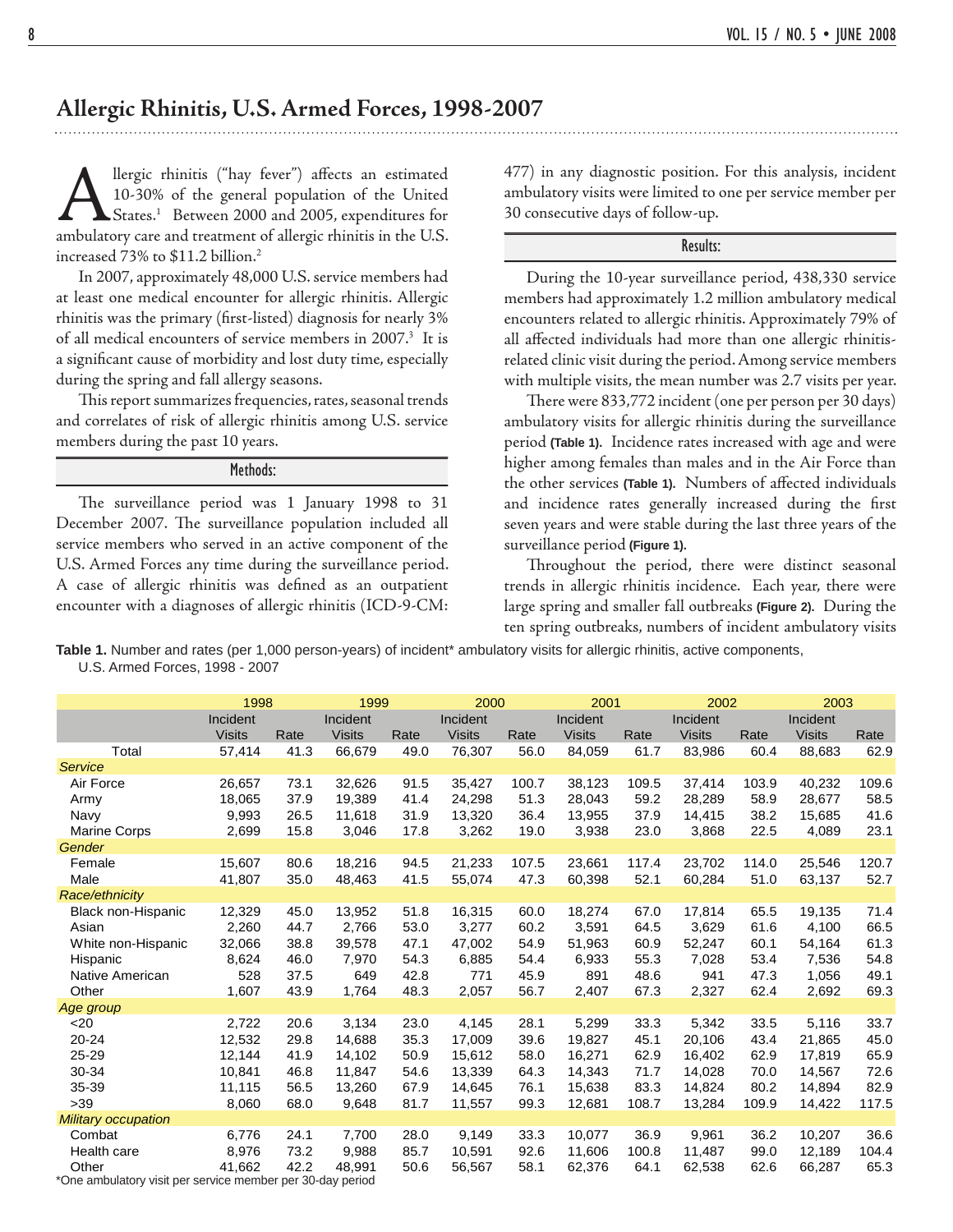**Figure 1.** Number and rates of incident ambulatory visits for allergic rhinitis, active components, U.S. Armed Services, 1998-2007



sharply increased in March and peaked in April  $(n=5)$  or May  $(n=5)$ . The most incident visits per day during any months of the period were in April 2004 (incident visits per day: 464) and April 2005 (incident visits per day: 467).

 During each fall season except one, the peaks of incidence were in September **(Figure 2).** Invariably, the magnitudes of the peaks of incidence in the fall were much smaller than those in the spring — in general, there were approximately 70% more incident visits during the peak months of each spring season compared to the respective fall seasons (ratio, incident visits during peak months of spring and fall, 1998- 2007: 1.44-2.03) **(Figure 2).** Seasonal trends in gender- and age-defined subgroups reflected the overall trend (data not shown).

*Data analysis by Vicki Jeffries.*

#### Editorial comment:

 In the past 10 years, approximately 70,000 U.S. service members per year have received medical care for allergic rhinitis. Between 1998 and 2005, the number of service members treated each year for allergic rhinitis increased by approximately two-thirds. The trend may reflect a true increase in incidence of symptomatic allergic rhinitis, changes in health care seeking for treatment of allergic rhinitis symptoms, and/ or changes in case ascertainment (e.g., diagnosis, reporting).

Table 1 continued. Number and rates (per 1,000 person-years) of incident<sup>\*</sup> ambulatory visits for allergic rhinitis, active components, U.S. Armed Forces, 1998 - 2007

|                            |               | 2004  |               | 2005  | 2006          |       | 2007          |       | <b>Total</b>  |       |            |  |
|----------------------------|---------------|-------|---------------|-------|---------------|-------|---------------|-------|---------------|-------|------------|--|
|                            | Incident      |       | Incident      |       | Incident      |       | Incident      |       | Incident      |       |            |  |
|                            | <b>Visits</b> | Rate  | <b>Visits</b> | Rate  | <b>Visits</b> | Rate  | <b>Visits</b> | Rate  | <b>Visits</b> | Rate  | Rate ratio |  |
| Total                      | 93,233        | 65.9  | 94,408        | 68.6  | 94,766        | 69.6  | 94,237        | 69.3  | 833,772       | 60.5  |            |  |
| <b>Service</b>             |               |       |               |       |               |       |               |       |               |       |            |  |
| Air Force                  | 41,807        | 111.7 | 41,646        | 117.8 | 41,543        | 120.5 | 41,506        | 124.5 | 376,981       | 106.1 | ref        |  |
| Army                       | 31,128        | 63.2  | 31,884        | 65.6  | 32,453        | 65.9  | 32,448        | 63.6  | 274,674       | 56.7  | 0.53       |  |
| Navy                       | 16,123        | 43.4  | 16,355        | 45.6  | 16,119        | 46.6  | 15,582        | 46.7  | 143,165       | 39.4  | 0.37       |  |
| <b>Marine Corps</b>        | 4,175         | 23.6  | 4,523         | 25.4  | 4,651         | 26.1  | 4,701         | 25.8  | 38,952        | 22.3  | 0.21       |  |
| Gender                     |               |       |               |       |               |       |               |       |               |       |            |  |
| Female                     | 26,851        | 127.5 | 26,707        | 132.8 | 26,315        | 133.2 | 25,473        | 130.3 | 233,311       | 116.1 | ref        |  |
| Male                       | 66,382        | 55.1  | 67,701        | 57.6  | 68,451        | 58.8  | 68,764        | 59.1  | 600,461       | 51.0  | 0.44       |  |
| Race/ethnicity             |               |       |               |       |               |       |               |       |               |       |            |  |
| Black non-Hispanic         | 19,540        | 75.5  | 19,928        | 81.8  | 19,407        | 83.0  | 18,790        | 82.4  | 175,484       | 67.7  | ref        |  |
| Asian                      | 4,391         | 67.8  | 4,847         | 73.9  | 4,811         | 72.6  | 4,836         | 72.3  | 38,508        | 64.5  | 0.95       |  |
| White non-Hispanic         | 57,315        | 64.5  | 57,280        | 66.2  | 57,795        | 67.3  | 56,802        | 65.9  | 506,212       | 58.8  | 0.87       |  |
| Hispanic                   | 7,952         | 56.7  | 8,253         | 58.9  | 8,454         | 60.1  | 8,448         | 59.9  | 78,083        | 55.1  | 0.81       |  |
| Native American            | 1,163         | 50.1  | 1,254         | 52.5  | 1,276         | 52.2  | 1,209         | 49.4  | 9,738         | 48.3  | 0.71       |  |
| Other                      | 2,872         | 73.0  | 2,846         | 75.3  | 3,023         | 80.9  | 4,152         | 111.9 | 25,747        | 69.1  | 1.02       |  |
| Age group                  |               |       |               |       |               |       |               |       |               |       |            |  |
| $20$                       | 4,527         | 31.3  | 4,307         | 33.6  | 4,626         | 37.9  | 4,236         | 34.9  | 43,454        | 31.0  | ref        |  |
| $20 - 24$                  | 23,303        | 47.3  | 22,447        | 46.7  | 21,291        | 44.8  | 20,476        | 43.7  | 193,544       | 42.3  | 1.37       |  |
| 25-29                      | 19,245        | 69.1  | 20,148        | 71.6  | 20,171        | 70.7  | 20,220        | 69.2  | 172,134       | 62.3  | 2.01       |  |
| 30-34                      | 15,462        | 77.2  | 15,724        | 80.1  | 15,728        | 81.8  | 15,580        | 82.0  | 141,459       | 69.5  | 2.24       |  |
| 35-39                      | 15,032        | 87.1  | 15,173        | 92.5  | 15,743        | 97.5  | 16,132        | 99.4  | 146,456       | 81.5  | 2.63       |  |
| $>39$                      | 15,664        | 124.5 | 16,609        | 132.1 | 17,207        | 137.9 | 17,593        | 139.8 | 136,725       | 112.5 | 3.63       |  |
| <b>Military occupation</b> |               |       |               |       |               |       |               |       |               |       |            |  |
| Combat                     | 11,530        | 40.6  | 12,019        | 41.7  | 12,396        | 41.0  | 12,503        | 43.6  | 102,318       | 36.3  | ref        |  |
| Health care                | 12,691        | 108.4 | 12,928        | 114.1 | 12,868        | 115.3 | 13,004        | 118.2 | 116,328       | 100.9 | 2.78       |  |
| Other                      | 69,012        | 68.1  | 69,461        | 71.3  | 69,502        | 73.3  | 68,730        | 71.3  | 615,126       | 62.7  | 1.73       |  |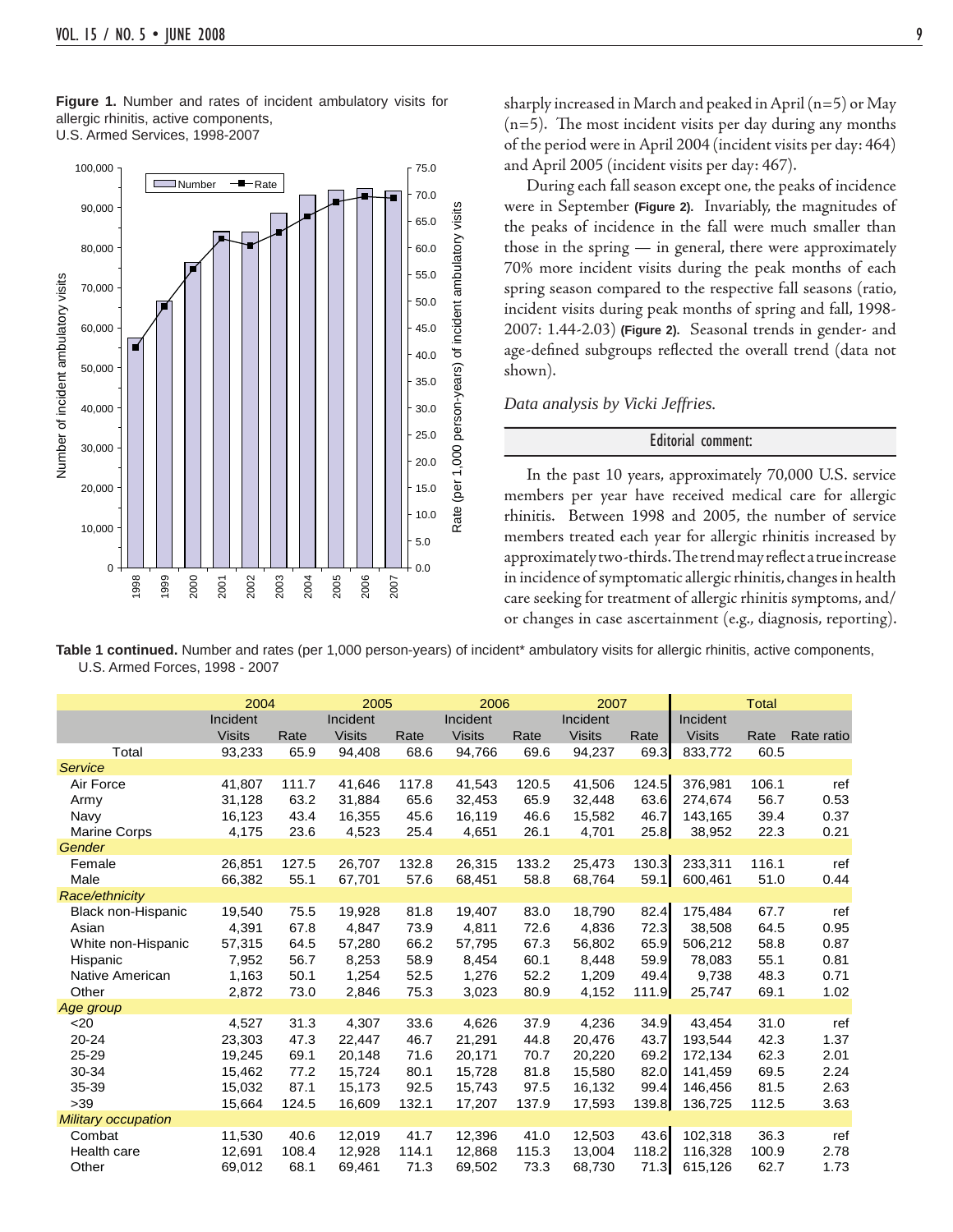

**Figure 2.** Average number per day of incident visits for allergic rhinitis, by calendar month, active components, U.S. Armed Forces,1998-2007

Of interest, studies in civilian populations suggest that reports of allergic rhinitis significantly increased between 2000 and 2005.2

There are limitations to this summary that should be considered when interpreting the results. For example, for this report, incident ambulatory visits were limited to one per person per 30 consecutive days of follow-up. In turn, incident episodes of seasonal allergic rhinitis – e.g., from exposures to pollens of specific trees, grasses, weeds, etc. - are appropriately attributed to the seasons when the instigating allergens are present. However, individuals with perennial allergic rhinitis – e.g., from exposures to dust, dander, molds, etc. that may persistently contaminate indoor environments – may be overrepresented because they can count as an incident case once every 30 days of follow-up. Also, it is likely that many service members with allergic rhinitis seek care from unit medical personnel and/or treat themselves with over-the-counter medications. Because such episodes are not documented with electronic medical records, the results reported here likely underestimate the actual numbers of individuals affected and the health care costs associated with treatment. Finally, many individuals with "allergic

rhinitis" may receive non-specific symptomatic diagnoses (e.g., headache, cough, malaise) during routine medical visits – the result would be underascertainment of the number of affected individuals and associated health care costs.

Allergic rhinitis does not cause significant disability; however, its symptoms (e.g., nasal obstruction, headache, watery eyes, sneezing) and potential side effects of treatment (e.g., drowsiness, lethargy) can degrade the performance of physically and mentally demanding tasks.<sup>4</sup> Thus, allergic rhinitis is militarily relevant because it affects so many service members, decreases military operational capabilities, and causes significant lost duty time and high health care costs (e.g., clinic visits, medication).

The management of allergic rhinitis in military populations should aim to minimize the frequency of attacks, the severity of symptoms during attacks, the impacts on military operational performance, and health care costs. However, the management of allergic rhinitis in military populations and settings is difficult. Service members are stationed in or deployed to many regions of the U.S. and overseas; and among susceptible individuals, exposures that can precipitate symptoms often vary across geographic locations, indoor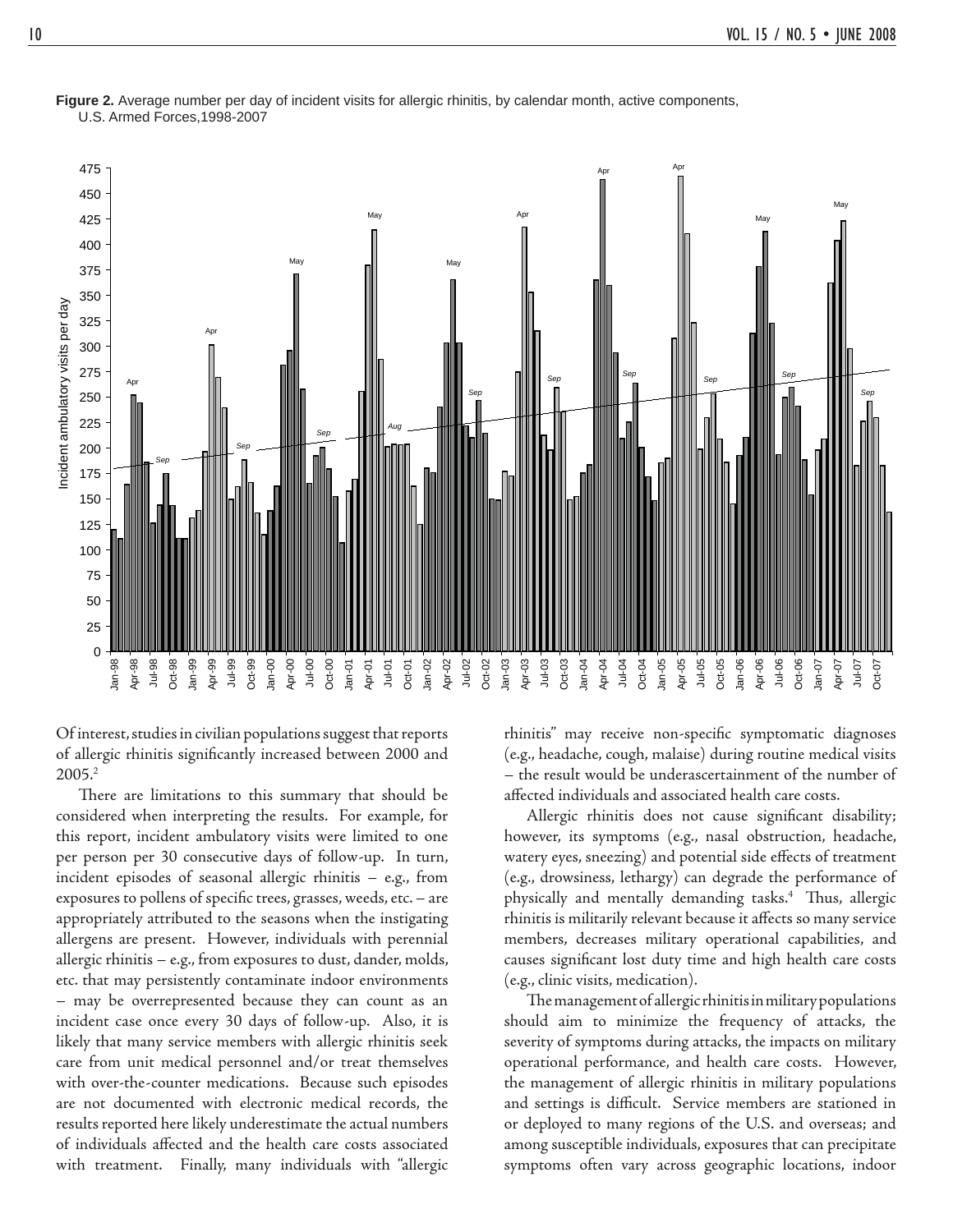environments, and activities – and are unpredictable. Also, military operational considerations often limit or eliminate options for avoiding significant indoor (e.g., military billets) and outdoor (e.g., field exercises, deployment operations) allergen exposures. Still, there are many preventive interventions, countermeasures, and treatments that can reduce the very large occupational and health care burdens associated with allergic rhinitis in military members.<sup>1,4</sup>

#### References:

1. Berger WE. Overview of allergic rhinitis. *Ann Allergy Asthma Immunol.* 2003 Jun;90(6 Suppl 3):7-12.

2. Agency for Healthcare Research and Quality. Allergic rhinitis: trends in use and expenditures, 2000 and 2005. Accessed 24 July 2008: http://www.meps.ahrq.gov/mepsweb/data\_files/publications/st204/ stat204.pdf

3. Armed Forces Health Surveillance Center. Absolute and relative morbidity burdens attributable to various illness and injuries, U.S. Armed Forces, 2007. *Medical Surveillance Monthly Report (MSMR).*  2008 Apr;15(3):15-20.

4. Spector SL.Overview of comorbid associations of allergic rhinitis. *J Allergy Clin Immunol.* 1997 Feb;99(2):S773-80.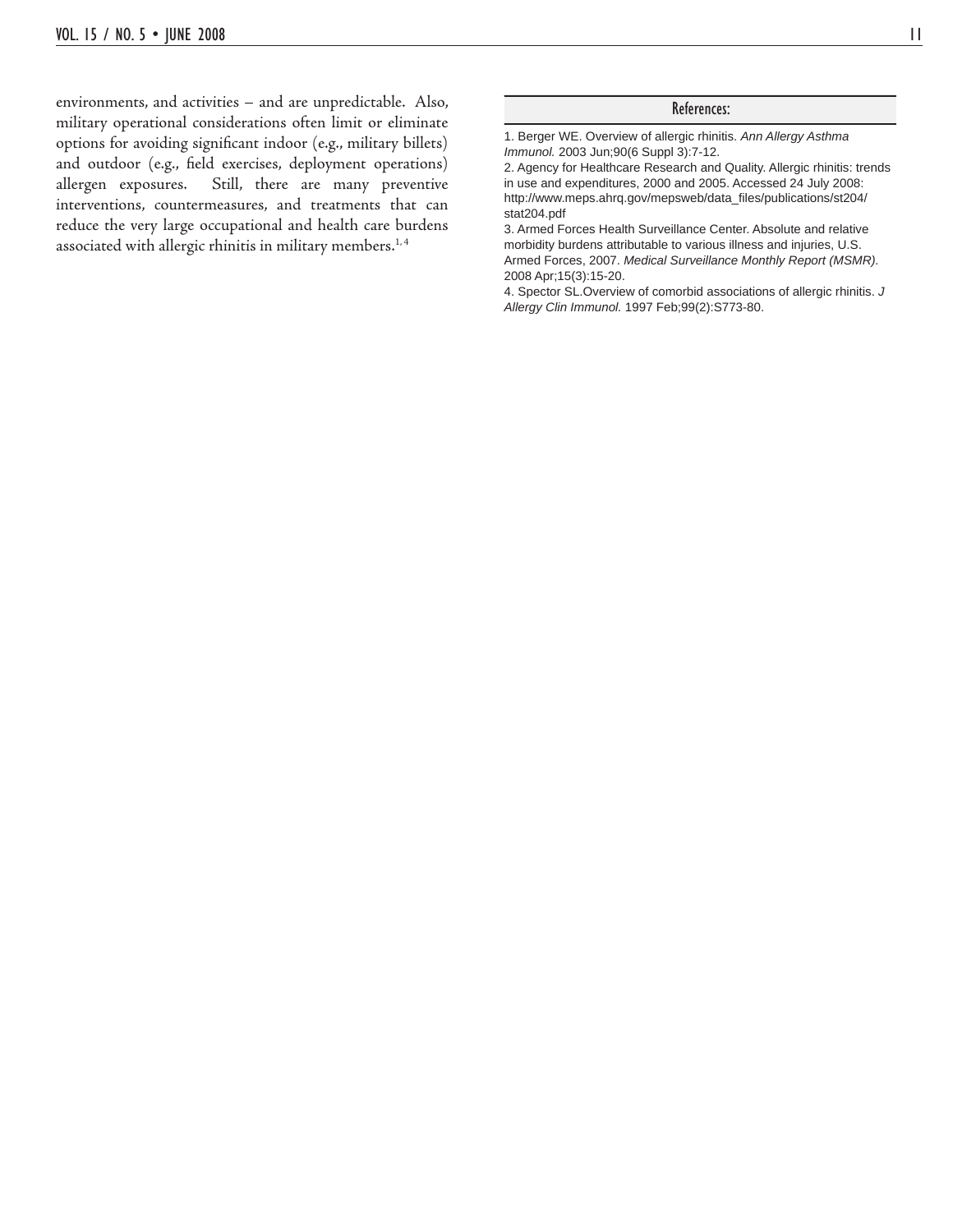### **Update: Deployment Health Assessments, U.S. Armed Forces, May 2008**

The health protection strategy of the U.S. Armed<br>Forces is designed to deploy healthy, fit, and medically<br>ready forces, to minimize illnesses and injuries<br>during deployments, and to evaluate and treat physical and Forces is designed to deploy healthy, fit, and medically ready forces, to minimize illnesses and injuries during deployments, and to evaluate and treat physical and psychological problems (and deployment-related health concerns) following deployment.

 In 1998, the Department of Defense initiated health assessments of all deployers prior to and after serving in major operations outside of the United States.<sup>1</sup> In March 2005, the Post-Deployment Health Reassessment (PDHRA) program was begun to identify and respond to health concerns that persisted for or emerged within three to six months after return from deployment.2

This report summarizes responses to selected questions on deployment health assessments completed since 2003. In addition, it documents the natures and frequencies of changes in responses from before to after deployments.

#### Methods:

 Completed deployment health assessment forms are transmitted to the Armed Forces Health Surveillance Center (AFHSC) where they are incorporated into the Defense Medical Surveillance System (DMSS).3 In the DMSS, data recorded on health assessment forms are integrated with data that document demographic and military characteristics and medical encounters (e.g., hospitalizations, ambulatory visits) at fixed military and other (contracted care) medical facilities of the Military Health System. For this analysis, DMSS was searched to identify all pre (DD2795) and post (DD2796)

deployment health assessment forms completed since 1 January 2003 and all post-deployment health reassessment (DD2900) forms completed since 1 August 2005.

#### Results:

 Since January 2003, 1,894,503 pre-deployment health assessment forms, 1,905,239 post-deployment health assessment forms, and 487,129 post-deployment health reassessment forms were completed at field sites, transmitted to the AFHSC, and integrated into the DMSS **(Figure 1)**. Throughout the period, there were intervals of approximately 2-4 months between peaks of pre-deployment and postdeployment health assessments (that were completed by different cohorts of deployers) (Figure 1). Post-deployment health reassessments rapidly increased between February and May 2006 **(Figure 1)**. Since then, numbers of reassessment forms per month have been relatively stable (reassessment forms per month, June 2007-May 2008: mean: 21,274; range: 10,558-33,392) **(Figure 1, Table 1)**.

 Between June 2007 and May 2008, nearly three-fourths (73.3%) of deployers rated their "health in general" as "excellent" or "very good" during pre-deployment health assessments **(Figure 2)**. During the same period, only 58.1% and 51.9% of redeployers rated their general health as "excellent" or "very good" during post-deployment assessments and postdeployment reassessments, respectively **(Figure 2)**.

 From pre-deployment to post-deployment to postdeployment reassessments, there were sharp increases in the proportions of deployers who rated their health as "fair" or "poor"



**Figure 1.** Total deployment health assessment and reassessment forms, by month, U.S. Armed Forces, January 2003-May 2008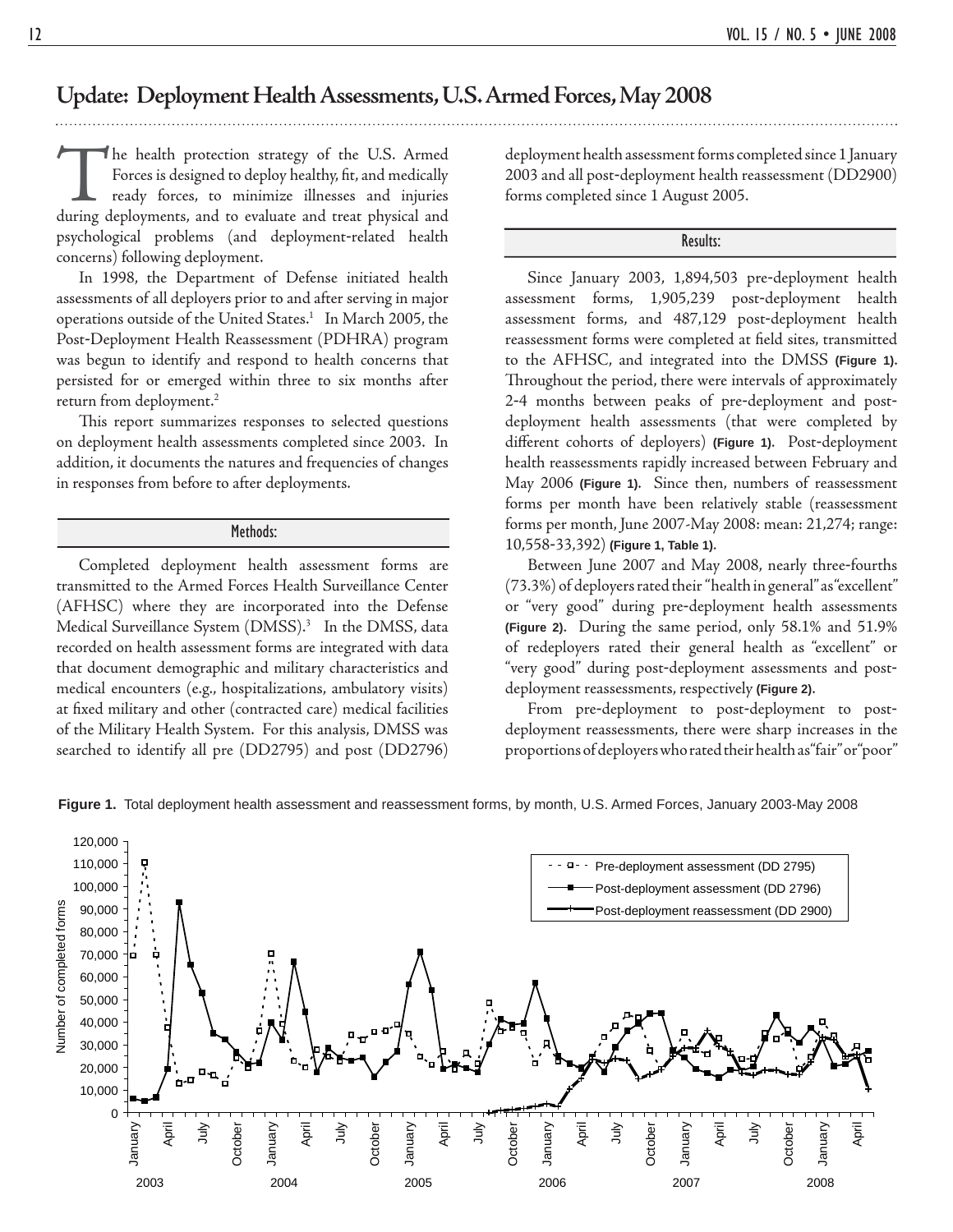|              | <b>Pre-deployment</b><br>assessment<br><b>DD2795</b> |               | assessment<br><b>DD2796</b> |      | <b>Post-deployment Post-deployment</b><br>reassessment<br><b>DD2900</b> |      |
|--------------|------------------------------------------------------|---------------|-----------------------------|------|-------------------------------------------------------------------------|------|
|              | No.                                                  | $\frac{9}{6}$ | No.                         | $\%$ | No.                                                                     | $\%$ |
| <b>Total</b> | 347,733                                              | 100           | 345,360                     | 100  | 255,292                                                                 | 100  |
| 2007         |                                                      |               |                             |      |                                                                         |      |
| June         | 23,784                                               | 6.8           | 18,605                      | 5.4  | 17,512                                                                  | 6.9  |
| July         | 23,812                                               | 6.8           | 20,404                      | 5.9  | 16,745                                                                  | 6.6  |
| August       | 35,124<br>10.1<br>32,679<br>9.4                      |               | 32,729                      | 9.5  | 18,743                                                                  | 7.3  |
| September    |                                                      |               | 43,105                      | 12.5 | 18,744                                                                  | 7.3  |
| October      | 36,635                                               | 10.5          | 34,936                      | 10.1 | 17,107                                                                  | 6.7  |
| November     | 19,374                                               | 5.6           | 31,004                      | 9.0  | 16,825                                                                  | 6.6  |
| December     | 24,519                                               | 7.1           | 37,523                      | 10.9 | 22,432                                                                  | 8.8  |
| 2008         |                                                      |               |                             |      |                                                                         |      |
| January      | 40,103                                               | 11.5          | 32,709                      | 9.5  | 33,392                                                                  | 13.1 |
| February     | 34,034                                               | 9.8           | 20,622                      | 6.0  | 32,339                                                                  | 12.7 |
| March        | 24,859                                               | 7.1           | 21,455                      | 6.2  | 25,109                                                                  | 9.8  |
| April        | 29,540                                               | 8.5           | 24,950                      | 7.2  | 25,786                                                                  | 10.1 |
| May          | 23,270                                               | 6.7           | 27,318                      | 7.9  | 10,558                                                                  | 4.1  |

| <b>Table 1.</b> Deployment-related health assessment forms, by month, |
|-----------------------------------------------------------------------|
| U.S. Armed Forces, June 2007-May 2008                                 |

**(Figure 2)**. For example, prior to deployment, approximately one of 40 (2.5%) deployers rated their health as "fair" or "poor"; however, 3-6 months after returning from deployment (during post-deployment reassessments), approximately one of seven (14.1%) respondents rated their health as "fair" or "poor" **(Figure 2)**.

 During the past 12 months, the proportion of deployers who assessed their general health as "fair" or "poor" before deploying remained consistently low (% "fair" or "poor" "health in general," pre-deployment health assessments, June 2007-May

2008, by month: mean: 2.5% [range: 1.8-3.3%]) **(Figure 3)**. The proportion of redeployers who assessed their general health as "fair" or "poor" around times of return from deployment was consistently and clearly higher than before deploying (% "fair" or "poor" "health in general," post-deployment health assessments, May 2007-April 2008, by month: mean: 6.9% [range: 5.7-8.1%]) **(Figure 3)**. Finally, the proportion of redeployers who assessed their general health as "fair" or "poor" 3-6 months after redeploying was sharply higher than at redeployment (% "fair" or "poor" "health in general," post-deployment health reassessments, June 2007-May 2008, by month: mean: 14.1% [range: 11.3-20.3%]) **(Figure 3)**.

 More than half of service members who rated their overall health before deployment chose a different descriptor after deploying, but usually by a single category (on a five-category scale). The proportions of deployers whose self-rated health improved by more than one category from pre-deployment to reassessment remained relatively stable between June 2007 and May 2008 (mean: 1.3%, range: 1.0-1.7%) **(Figure 4)**. The proportions of service members whose self-assessed health declined by more than one category was relatively stable between May and September 2007 and has generally increased since September 2007 (mean: 16.6, range 13.6-21.9%) **(Figure 4)**.

 In general, on post-deployment assessments and reassessments, members of Reserve components and members of the Army were much more likely than their respective counterparts to report mental health-related symptoms and health and exposure-related concerns – and in turn, to have indications for medical and mental health follow-ups ("referrals") **(Table 2).**

 Among Reserve versus active component members, relative excesses of health-related concerns and provider-indicated



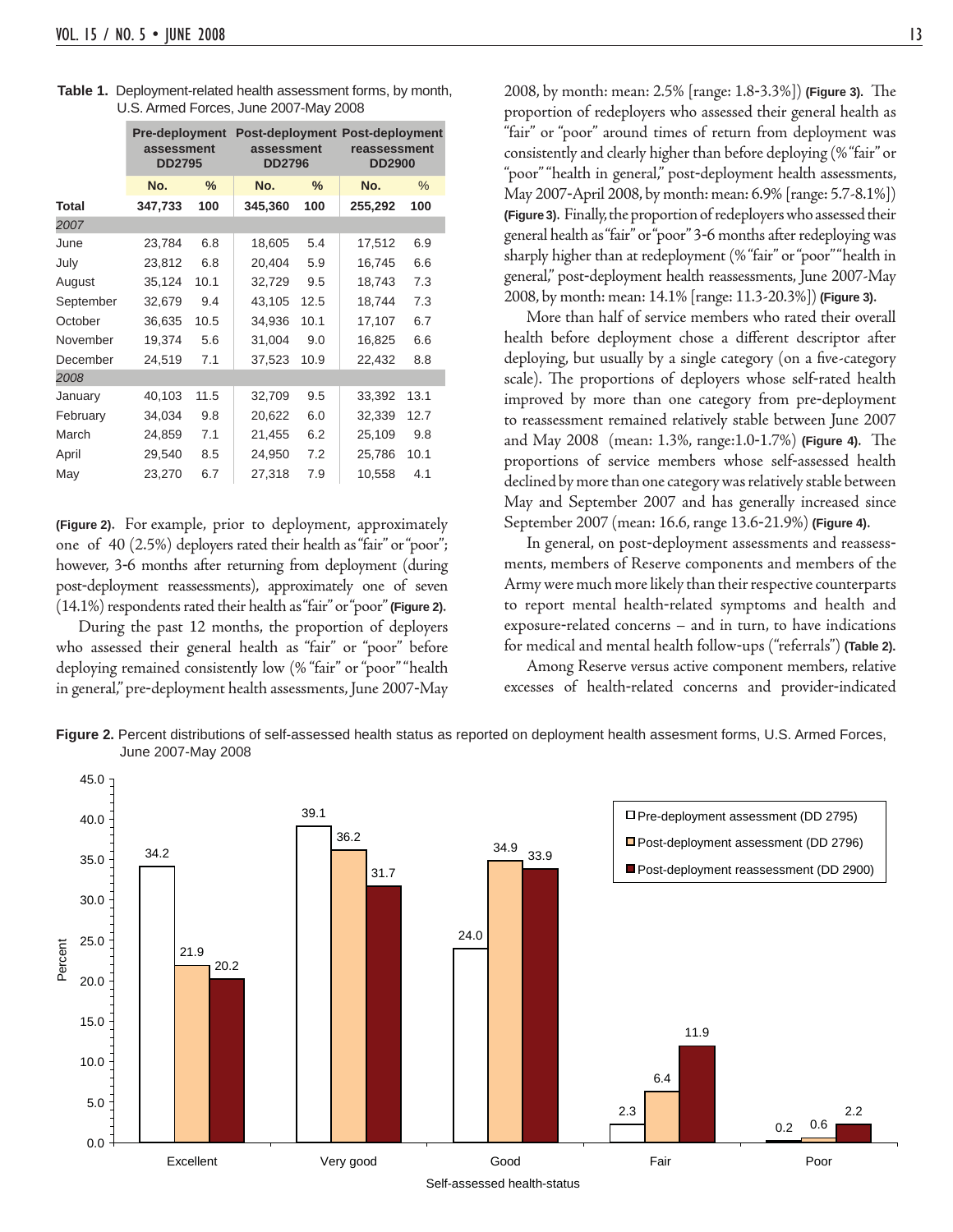Post-deployment reassessment (DD 2900) Post-deployment assessment (DD 2796) 22.0 Pre-deployment assessment (DD 2795) 20.0 18.0 16.0 14.0 Percent 12.0 10.0 8.0 6.0 4.0 2.0 0.0 June August September October October November December February April  $\breve{\exists}$ Jecember January February March May Septembe Vovembe 2007 2008

**Figure 3.** Proportion of deployment health assessment forms with self-assessed health status as "fair" or "poor", U.S. Armed

referrals were much greater 3-6 months after redeployment (DD2900) than either before deploying (DD2795) or at redeployment (DD2796) **(Table 2, Figures 5,6)**. For example, among both active and Reserve component members of all Services, mental or behavioral health referrals were more common after deployment than before **(Figure 5)**. However, from the time of redeployment to 3-6 months later, mental health referrals sharply increased among Reserve component members of the Army, Navy, and Marine Corps (but not Air Force) **(Table 2, Figure 5)**. Of note in this regard, the largest absolute increase in mental health referrals from redeployment to 3-6 months later was for Reserve component members of the Army (postdeployment: 4.9%; reassessment: 11.6%) **(Table 2, Figure 5)**.

 Finally, over the past three years, Reserve component members have been approximately twice as likely as active to report "exposure concerns" on post-deployment health assessments (DD2796) (% "exposure concerns," post-deployment assessments, by month, June 2007-May 2008: Reserve: mean: 27.0%, range: 22.2-32.6%; active: mean: 16.5%; range: 13.2- 22.7%) **(Table 2, Figures 6,7)**. Sharply higher proportions of both Reserve and active component members endorsed exposure concerns 3-6 months after (DD2900) compared to around times (DD2796) of redeployment (% "exposure concerns," postdeployment reassessments, by month, June 2007-May 2008: Reserve: mean: 36.2%, range: 31.0-41.7%; active: mean: 20.7%; range: 18.3-28.3%) **(Figure 7)**.

#### Editorial comment:

Forces, June 2007-May 2008 **In general, since 2003, proportions of U.S.** deployers to Iraq and Afghanistan who report medical or mental health-related symptoms (or have indications for medical or mental health referrals) on deployment-related health assessments increased from pre-deployment to post-deployment to 3-6 months postdeployment, are higher among members of the Army than the other Services, and are higher among Reserve than the active component members.

> Regardless of the Service or component, deployers often rate their general health worse when they return compared to before deploying. This is not surprising because deployments are inherently physically and psychologically demanding. Clearly, there are many more  $-$  and more significant  $-$  threats to the physical and mental health of service members when they are conducting or supporting combat operations away from their families in hostile environments compared to when serving at their permanent duty stations (active component) or when living in their civilian communities (Reserve component).

> However, many redeployed service members rate their general health worse 3-6 months after returning from deployment compared to earlier. This finding may be less intuitively understandable. Symptoms of post-traumatic stress disorder (PTSD) may emerge or worsen within several months after a life threatening experience (such as military service in a war zone). PTSD among U.S. veterans of combat duty in Iraq has been associated with higher rates of physical health problems after redeployment.<sup>4</sup> The post-deployment health reassessment at 3-6 months post-deployment is designed to detect service members with symptoms not only of PTSD but also persistent or emerging deployment-related medical and mental health problems.

> Among British veterans of the Iraq war, Reservists reported more "ill health" than their active counterparts.5 Roles, traumatic experiences, and unit cohesion while deployed were associated with medical outcomes after redeployment; however, PTSD symptoms were more associated with problems at home (e.g., reintegration into family, work, and other aspects of civilian life) than with events in Iraq.<sup>5</sup> The finding may explain, at least in part, the differences in prevalences of mental health symptoms, medical complaints, and provider-indicated mental health referrals among Reserve compared to active members — 3-6 months after returning from deployment compared to earlier.

> Post-deployment health assessments may be more reliable several months after redeployment compared to earlier. Commanders, supervisors, family members, peers, and providers of health care to redeployed service members should be alert to emerging or worsening symptoms of physical and psychological problems for several months, at least, after returning from deployment.

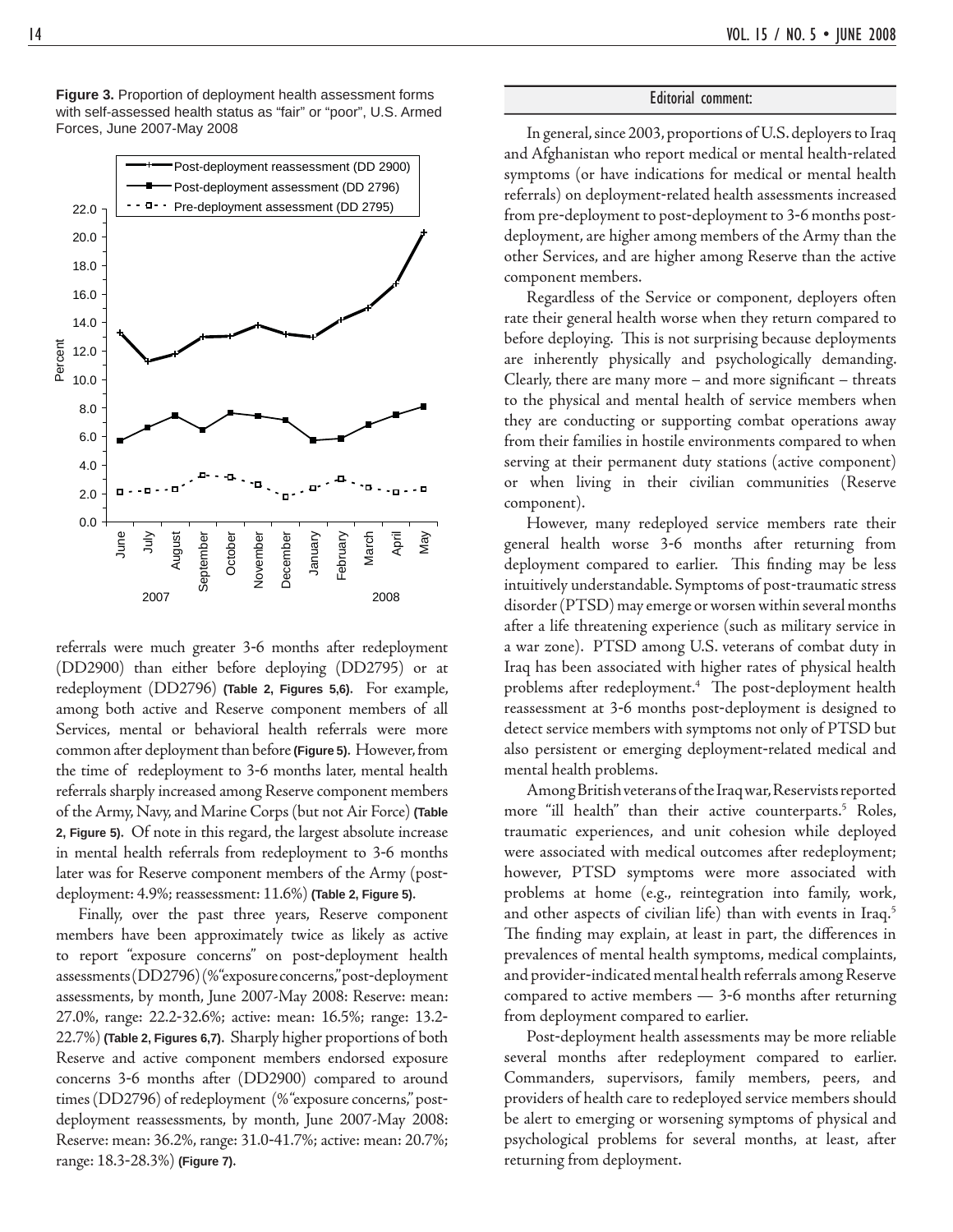Figure 4. Proportion of service members whose self-assessed health status improved ("better") or declined ("worse") (by 2 or more categories on 5-category scale) from pre-deployment to reassessment, by month, U.S. Armed Forces, June 2007-May 2008



Figure 5. Percent of deployers with mental or behavioral health referrals, by Service and component, by timing of health assessment, U.S. Armed Forces, June 2007-May 2008

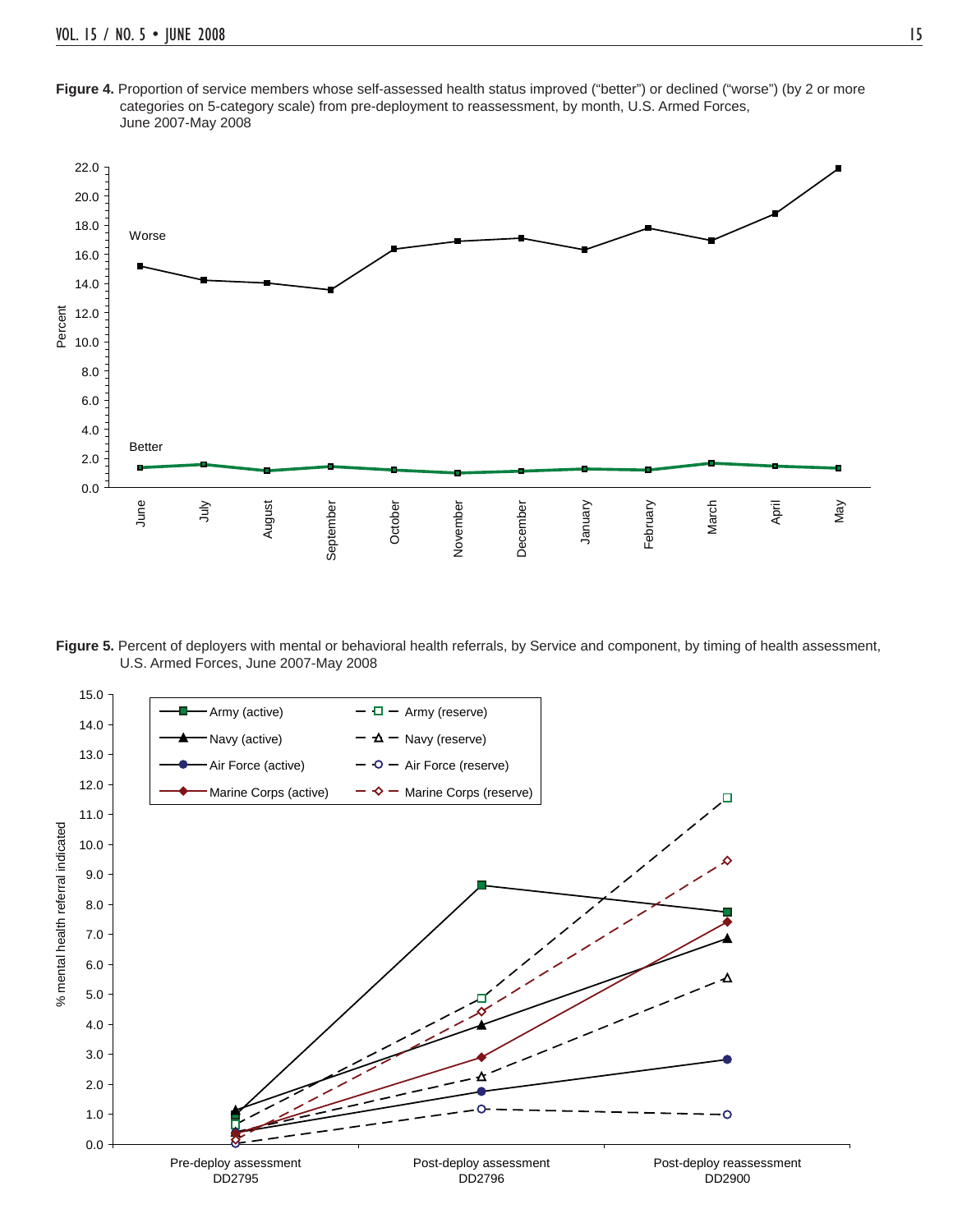| )<br> <br>                                                                              |
|-----------------------------------------------------------------------------------------|
| l                                                                                       |
|                                                                                         |
| $\frac{1}{3}$                                                                           |
| )<br>)<br>)                                                                             |
| į                                                                                       |
| i<br>í                                                                                  |
| l<br>l<br>֬֕֕                                                                           |
|                                                                                         |
| $rac{c}{1}$                                                                             |
|                                                                                         |
|                                                                                         |
|                                                                                         |
| :<br>גוא הא ה                                                                           |
| l                                                                                       |
| ֪ׅ֪ׅ֪ׅ֪ׅ֪ׅ֧֧֧֪֪֦֧֪ׅ֪֧֪֪ׅ֖֧֧֧֚֚֚֚֚֚֚֚֚֚֚֚֚֚֚֚֡֕֕֓֡֝֓֬֓֓֡֬֝֬֓֞֓֝֓֝֬֝֓֞֓֓֝֬֓֓֞֬֝֓֝֬֓֝֬֝֬֝֬ |
| י<br>בוב                                                                                |
|                                                                                         |
|                                                                                         |
|                                                                                         |
|                                                                                         |
| $\ddot{\bm{\zeta}}$                                                                     |
| l                                                                                       |
| ï                                                                                       |
|                                                                                         |
| j                                                                                       |
|                                                                                         |
| Ì<br>ׇ֓֕֡                                                                               |
| ţ<br>I                                                                                  |
| ز<br>5<br>İ<br>Ï<br>;<br>;                                                              |
| ł                                                                                       |
| hrsar                                                                                   |
| ׇ֓֕֡<br>Ì                                                                               |
|                                                                                         |
|                                                                                         |
| Ì                                                                                       |
| Ş<br>$\overline{\phantom{a}}$                                                           |
| Ş<br>¢<br>í<br>1                                                                        |
| ì<br>ţ                                                                                  |
| à<br>ï                                                                                  |
| I<br>i                                                                                  |
| ١<br>l<br>Í<br>ı                                                                        |
| Ì<br>l<br>ì<br>l                                                                        |
| ă<br>١<br>l                                                                             |
| ole 2.                                                                                  |
|                                                                                         |

|                                                                                                                                              |                      | Army                      |                               |                             | Navy                      |                      |                               | Air Force                 |                      |                            | <b>Marine Corps</b>       |                                       |                       | All service members       |                      |
|----------------------------------------------------------------------------------------------------------------------------------------------|----------------------|---------------------------|-------------------------------|-----------------------------|---------------------------|----------------------|-------------------------------|---------------------------|----------------------|----------------------------|---------------------------|---------------------------------------|-----------------------|---------------------------|----------------------|
|                                                                                                                                              | Pre-deploy<br>DD2795 | deploy<br>DD2796<br>Post- | Reassessmt<br>DD2900<br>Rea   | deploy<br>DD2795<br>ம்<br>உ | deploy<br>DD2796<br>Post- | Reassessm<br>DD2900  | deploy<br>DD2795<br>ف<br>م    | DD2796<br>deploy<br>Post- | Reassessmt<br>DD2900 | deploy<br>DD2795<br>ف<br>م | deploy<br>DD2796<br>Post- | ReassessmtPre-deploy<br>DD2900 DD2795 |                       | DD2796<br>deploy<br>Post- | Reassessmt<br>DD2900 |
| component<br>Active                                                                                                                          | n=136,993 n=163,974  |                           | $n=74,976$                    | $n = 17,858$                | $n=9,310$                 | $n=6,144$            | n=61,417 n=49,303             |                           | n=44,342             | n=36,993 n=25,467          |                           | $n = 35, 355$                         | n=253,261 n=248,054   |                           | $n = 160, 81$        |
|                                                                                                                                              | $\%$                 | $\%$                      | $\%$                          | $\%$                        | $\%$                      | $\%$                 | $\%$                          | $\%$                      | $\%$                 | $\%$                       | $\%$                      | ಸ                                     | ಸ                     | ಸ                         | $\%$                 |
| General health "fair" or "poor"                                                                                                              | 4.2                  | 8.2                       | 17.8                          | 1.6                         | 4.2                       | 7.6                  | 0.5                           | 2.2                       | 4.9                  | 2.0                        | $\overline{3.1}$          | 10.8                                  | $\infty$<br>$\sim$    | 6.3                       | 12.3                 |
| Health concerns, not wound or injury                                                                                                         | 13.5                 | 28.5                      | 41.4                          | 5.6                         | 11.6                      | 26.3                 | $\overline{4}$ .              | 51                        | 17.5                 | 4.4                        | 8.5                       | 31.1                                  | က္<br>တ               | 23.2                      | 31.9                 |
| Health worse now than before<br>deployed                                                                                                     | 0.0                  | 23.1                      | 28.8                          | 0.0                         | 9.9                       | 16.5                 | 0.0                           | 8.4                       | $0.\overline{3}$     | 0.0                        | 11.0                      | 21.1                                  | Q<br>ö                | 18.4                      | 21.5                 |
| Exposure concerns                                                                                                                            | 0.0                  | 21.3                      | 26.1                          | 0.0                         | 12.3                      | 16.7                 | 0.0                           | $\overline{71}$           | 14.8                 | $\overline{0}$ .           | 7.7                       | 22.7                                  | 0.0                   | 16.7                      | 21.9                 |
| PTSD symptoms (2 or more)                                                                                                                    | 0.0                  | 17.7                      | 9.5                           | 0.0                         | 5.1                       | 11.2                 | 0.0                           | 2.9                       | 3.5                  | $\overline{0}$ .           | 5.4                       | 13.3                                  | $\overline{0}$ .      | 13.0                      | 13.4                 |
| Depression symptoms (any)                                                                                                                    | 0.0                  | 33.8                      | 37.3                          | 0.0                         | 18.5                      | 29.3                 | $\overline{0}$ .              | $9.\overline{3}$          | 5.2                  | $\overline{0}$ .           | 23.8                      | 34.6                                  | 0.0                   | 27.3                      | 30.3                 |
| Referral indicated by provider (any)                                                                                                         | 6.2                  | 32.7                      | 24.5                          | 6.8                         | 21.8                      | 26.0                 | $\overline{1}$ .              | 11.6                      | 10.5                 | 4.8                        | 14.9                      | 30.2                                  | 4.9                   | 26.3                      | 22.0                 |
| Mental health referral indicated*                                                                                                            | $\frac{0}{1}$        | 8.6                       | 7.7                           | $\overline{\cdot}$          | 4.0                       | 6.9                  | 0.4                           | 1.8                       | 2.8                  | 0.4                        | 2.9                       | 7.4                                   | $0.\overline{8}$      | 6.5                       | 6.3                  |
| Medical visit following referral <sup>+</sup>                                                                                                | 96.1                 | 99.4                      | 98.1                          | 85.6                        | 89.0                      | 95.8                 | 76.3                          | 93.7                      | 95.4                 | 72.9                       | 67.2                      | 87.8                                  | 91.2                  | 96.0                      | 94.7                 |
|                                                                                                                                              |                      | Army                      |                               |                             | Navy                      |                      |                               | Air Force                 |                      |                            | <b>Marine Corps</b>       |                                       |                       | All service members       |                      |
|                                                                                                                                              | Pre-deploy<br>DD2795 | DD2796<br>deploy<br>Post- | assessmt<br>D2900<br>Rea<br>ᅙ | DD2795<br>deploy<br>Pre-    | DD2796<br>deploy<br>Post- | Reassessmt<br>DD2900 | DD2795<br>deploy<br><u>ம்</u> | deploy<br>DD2796<br>Post- | Reassessmt<br>DD2900 | DD2795<br>deploy<br>Pre-   | DD2796<br>deploy<br>Post- | Reassessmt<br>DD2900                  | tPre-deploy<br>DD2795 | DD2796<br>deploy<br>Post- | Reassessmt<br>DD2900 |
| component<br>Reserve                                                                                                                         | $n = 69,531$         | n=80,050                  | 73,252<br>$\frac{1}{2}$       | $n=4,65'$                   | $n=2,965$                 | $n=4,878$            | $n = 16,257$                  | $n = 13,025$              | $n = 12,984$         | $n=4,033$                  | $n = 1,266$               | $n=3,361$                             | n=94,472              | $n = 97,306$              | n=94,475             |
|                                                                                                                                              | $\%$                 | $\%$                      | $\%$                          | $\%$                        | $\%$                      | $\%$                 | $\%$                          | $\%$                      | $\%$                 | $\%$                       | $\%$                      | $\%$                                  | $\%$                  | $\%$                      | ಸ                    |
| General health "fair" or "poor"                                                                                                              | $\overline{2.1}$     | 9.9                       | 19.6                          | 0.6                         | 4.4                       | 8.3                  | $0.\overline{3}$              | 2.0                       | 4.7                  | $\ddot{ }$ .               | 5.1                       | 11.9                                  | $\overline{1}$ :      | 8.6                       | 16.7                 |
| Health concerns, not wound or injury                                                                                                         | 16.2                 | 40.0                      | 56.9                          | $3.\overline{3}$            | 23.1                      | 38.0                 | $\frac{0}{1}$                 | 22.9                      | 9.2                  | 4.9                        | 17.6                      | 44.5                                  | 2.6                   | 36.9                      | 50.3                 |
| Health worse now than before<br>deployed                                                                                                     | 0.0                  | 29.6                      | 38.3                          | 0.0                         | 18.5                      | 23.3                 | 0.0                           | 11.9                      | 11.1                 | 0.0                        | 20.0                      | 26.8                                  | 0.0                   | 26.8                      | 33.4                 |
| Exposure concerns                                                                                                                            | 0.0                  | 31.1                      | 39.7                          | $\overline{0}$ .            | 31.7                      | 28.7                 | 0.0                           | 9.2                       | 9.9                  | $\overline{0}$ .           | 16.8                      | 28.2                                  | 0.0                   | 28.0                      | 36.0                 |
| PTSD symptoms (2 or more)                                                                                                                    | $\overline{0}$ .     | 14.3                      | 24.8                          | $\overline{0}$ .            | 4.5                       | 12.9                 | 0.0                           | $\frac{0}{1}$             | $3.\overline{6}$     | $\overline{0}$ .           | 4.6                       | 20.0                                  | Q<br>ö                | 12.2                      | 21.1                 |
| Depression symptoms (any)                                                                                                                    | 0.0                  | 29.5                      | 40.0                          | $\overline{0}$ .            | 17.0                      | 26.9                 | 0.0                           | 8.0                       | 14.9                 | $\overline{0}$ .           | 30.7                      | 35.9                                  | 0.0                   | 26.2                      | 35.7                 |
| Referral indicated by provider (any)                                                                                                         | 8.6                  | 31.2                      | 38.1                          | 5.1                         | 9.2                       | 25.4                 | 0.4                           | 11.5                      | 11.3                 | 5.3                        | 33.6                      | 40.0                                  | ၜ<br>.<br>ت           | 28.3                      | 33.8                 |
| Mental health referral indicated*                                                                                                            | 0.7                  | 4.9                       | 11.6                          | 0.4                         | 2.3                       | 5.6                  | 0.0                           | 12                        | $\frac{0}{1}$        | $\overline{0}$ .           | 4.4                       | 9.5                                   | 5<br>ö                | 4.3                       | 9.7                  |
| Medical visit following referral <sup>+</sup>                                                                                                | 95.4                 | 96.0                      | 26.3                          | 90.1                        | 78.8                      | 30.6                 | 51.9                          | 56.0                      | 26.1                 | 48.9                       | 80.7                      | 23.1                                  | 93.0                  | 93.6                      | 26.4                 |
| *Includes behavioral health, combat stress and substance abuse re<br>†Record of inpatient or outpatient visit within 6 months after referral |                      |                           | eferrals                      |                             |                           |                      |                               |                           |                      |                            |                           |                                       |                       |                           |                      |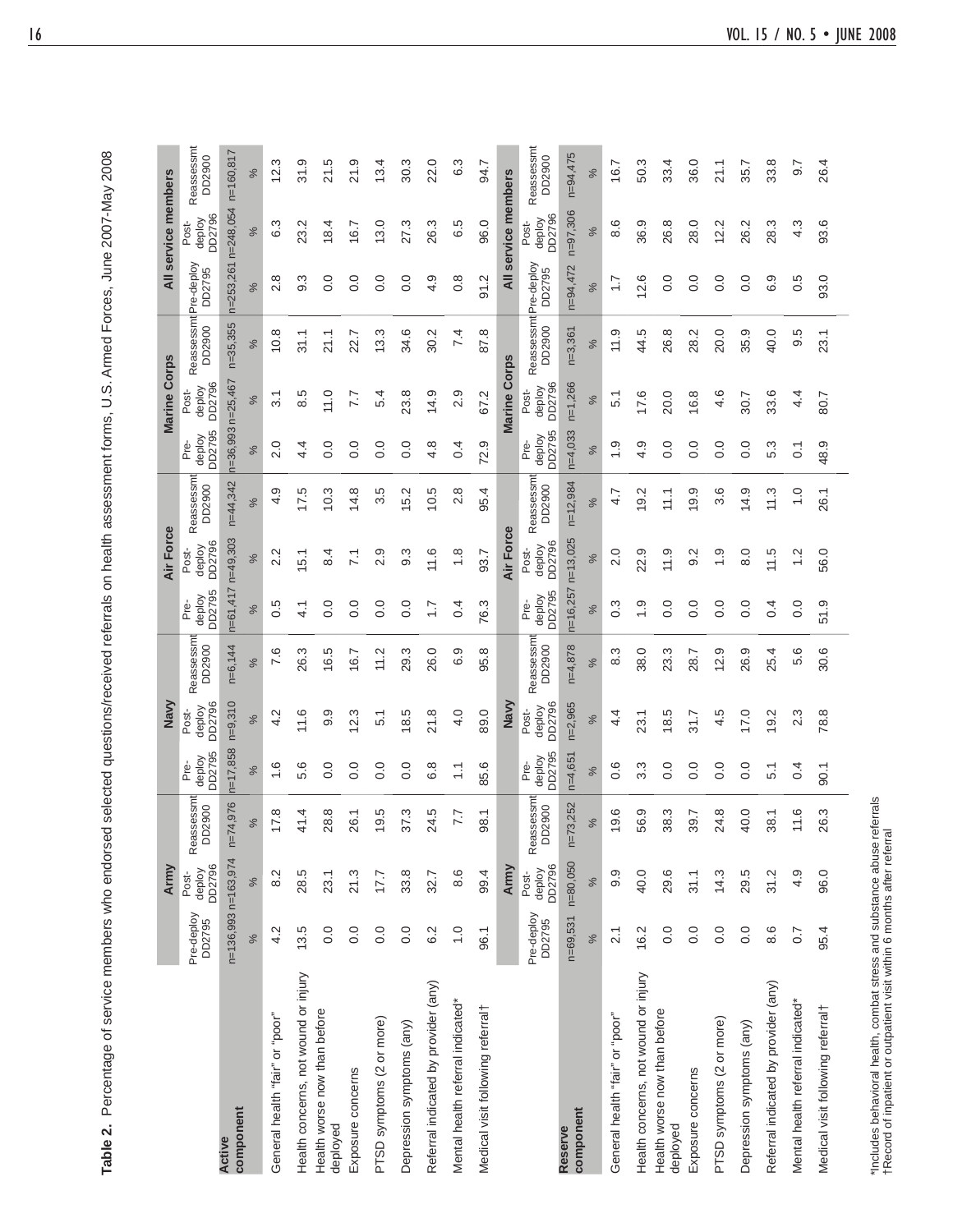1. Undersecretary of Defense for Personnel and Readiness. Department of Defense Instruction (DODI) Number 6490.3. Subject: Deployment health, dated 11 August 2006. Accessed on 19 March 2007 at: http://www.dtic. mil/whs/directives/corres/pdf/649003p.pdf.

References:

2. Assistant Secretary of Defense (Health Affairs). Memorandum for the Assistant Secretaries of the Army (M&RA), Navy (M&RA), and Air Force (M&RA), subject: Post-deployment health reassessment (HA policy: 05- 011), dated 10 March 2005. Washington, DC. http://www.ha.osd.mil/policies/2005/05-011.pdf. Accessed 18 October 2006.

3. Rubertone MV, Brundage JG. The Defense Medical Surveillance System and the Department of Defense Serum Repository: Glimpses of the Future of Public Health Surveillance. *Am J Public Health* 2002 Dec;92, (12):1900-04.

4. Hoge CW, Terhakopian A, Castro CA, Messer SC, Engel CC. Association of posttraumatic stress disorder with somatic symptoms, health care visits, and absenteeism among Iraq war veterans. *Am J Psychiatry*. 2007 Jan;164(1):150-3.

5. Browne T, Hull L, Horn O, et al. Explanations for the increase in mental health problems in UK reserve forces who have served in Iraq. *Br J Psychiatry*. 2007 Jun;190:484-489.

**Figure 6.** Ratio of percents of deployers who endorse selected questions, Reserve versus active component, on pre-deployment health assessments (DD2795) and post-deployment health reassessments (DD2900), U.S. Armed Forces, June 2007-May 2008



**Figure 7.** Proportion of service members who endorse exposure concerns on post-deployment health assessments, U.S. Armed Forces, January 2004-May 2008

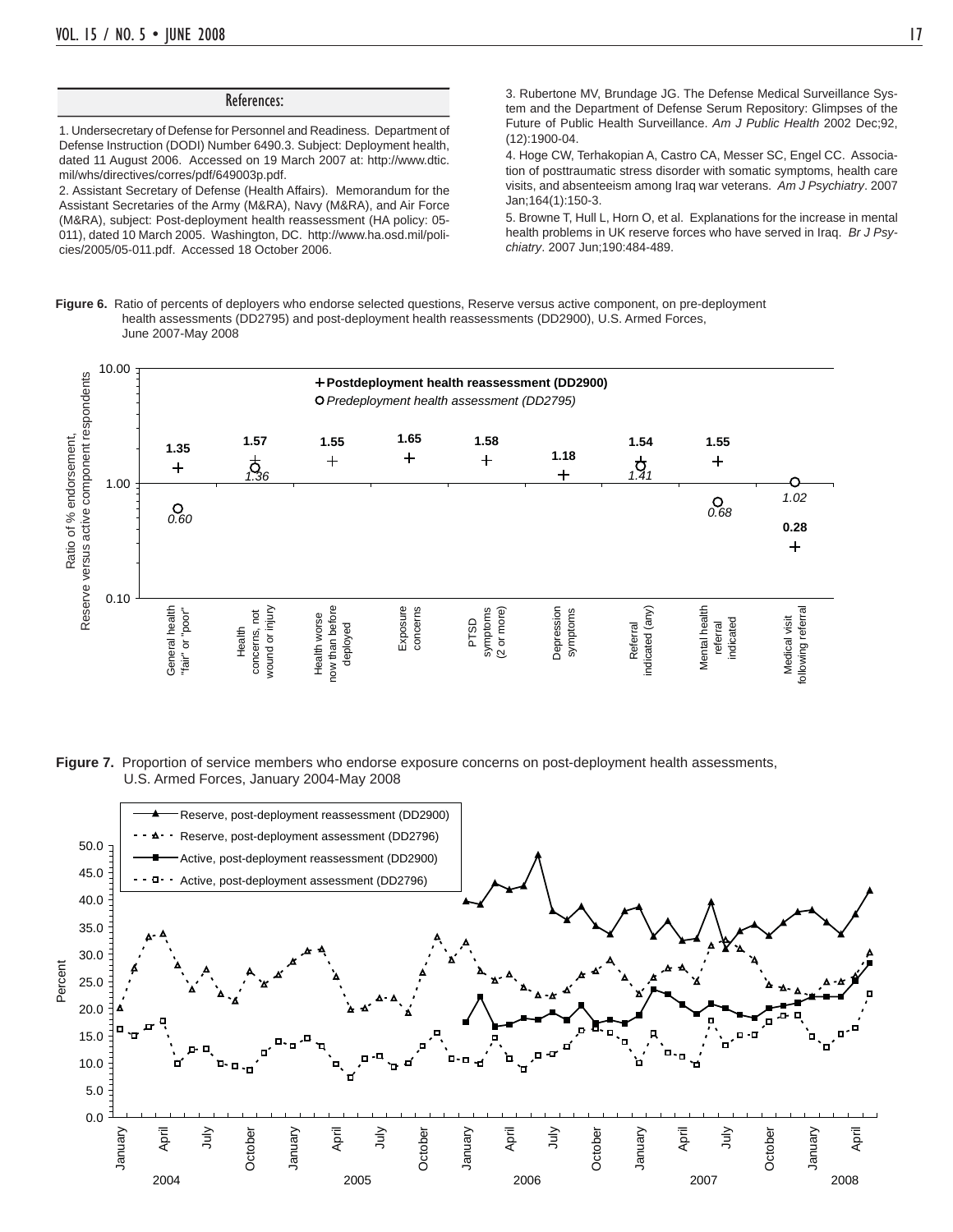Army

## Sentinel reportable events for service members and beneficiaries **at U.S. Army medical facilities, cumulative numbers\* through May 2007 and May 2008**

| <b>Reporting locations</b> | Number of        |                        |                      |                         |                          | Food-borne           | Vaccine preventable  |                |                      |                      |                      |                      |                    |                      |                |           |
|----------------------------|------------------|------------------------|----------------------|-------------------------|--------------------------|----------------------|----------------------|----------------|----------------------|----------------------|----------------------|----------------------|--------------------|----------------------|----------------|-----------|
|                            |                  | reports all<br>events† |                      | Campylo-<br>bacter      |                          | Giardia              |                      | Salmonella     |                      | Shigella             |                      | <b>Hepatitis A</b>   | <b>Hepatitis B</b> |                      |                | Varicella |
|                            | 2007             | 2008                   | 2007                 | 2008                    | 2007                     | 2008                 | 2007                 | 2008           | 2007                 | 2008                 | 2007                 | 2008                 | 2007               | 2008                 | 2007           | 2008      |
| <b>NORTH ATLANTIC</b>      |                  |                        |                      |                         |                          |                      |                      |                |                      |                      |                      |                      |                    |                      |                |           |
| Washington, DC Area        | 114              | 159                    | $\ddot{\phantom{0}}$ | 1                       | 3                        | 2                    | $\mathbf{1}$         | 1              | $\cdot$              |                      |                      | $\cdot$              | $\overline{2}$     | 1                    | $\mathbf{1}$   | 6         |
| Aberdeen, MD               | 17               | $\mathbf 0$            | $\ddot{\phantom{0}}$ | $\ddot{\phantom{a}}$    | $\mathbf{1}$             | $\cdot$              | $\cdot$              | $\cdot$        |                      |                      |                      |                      |                    |                      |                |           |
| FT Belvoir, VA             | 105              | 125                    | 6                    | 2                       | $\cdot$                  | $\cdot$              | $\mathbf{1}$         | 1              | $\mathbf{1}$         |                      |                      |                      |                    |                      |                |           |
| FT Bragg, NC               | 523              | 645                    | 1                    |                         | $\cdot$                  | $\cdot$              | $\overline{7}$       | $\overline{7}$ | 2                    |                      |                      | ×                    | $\cdot$            |                      |                |           |
| FT Drum, NY                | 108              | 199                    |                      | ٠                       |                          | $\cdot$              |                      | $\cdot$        | $\cdot$              | ٠                    |                      | $\cdot$              | $\overline{2}$     | $\cdot$              |                |           |
| FT Eustis, VA              | 83               | 400                    | $\ddot{\phantom{0}}$ | ÷,                      | $\ddot{\phantom{0}}$     | $\cdot$              | $\ddot{\phantom{0}}$ | ٠              |                      |                      |                      | $\cdot$              |                    | $\ddot{\phantom{a}}$ |                |           |
| FT Knox, KY                | 124              | 345                    |                      | $\overline{2}$          | $\ddot{\phantom{0}}$     | $\cdot$              | $\mathbf{1}$         |                | $\cdot$              |                      |                      | $\cdot$              | 1                  |                      |                |           |
| FT Lee, VA                 | 191              | 153                    | $\ddot{\phantom{0}}$ |                         | $\cdot$                  | $\cdot$              |                      |                |                      |                      |                      | ×                    | $\overline{2}$     | 1                    |                | 1         |
| FT Meade, MD               | 23               | 190                    |                      |                         | $\overline{\phantom{a}}$ | 1                    | $\ddot{\phantom{0}}$ | $\cdot$        |                      | $\cdot$              |                      | $\cdot$              | $\cdot$            |                      | $\cdot$        |           |
| West Point, NY             | 14               | 44                     |                      |                         |                          |                      |                      |                |                      |                      |                      |                      | 3                  |                      |                |           |
| <b>GREAT PLAINS</b>        |                  |                        |                      |                         |                          |                      |                      |                |                      |                      |                      |                      |                    |                      |                |           |
| FT Sam Houston, TX         | 312              | 394                    |                      |                         | 1                        | $\cdot$              | $\overline{2}$       | 4              |                      | 8                    |                      | $\cdot$              | $\overline{2}$     | $\ddot{\phantom{0}}$ | 6              |           |
| FT Bliss, TX               | 53               | 229                    |                      | l.                      | $\cdot$                  | $\cdot$              | $\ddot{\phantom{0}}$ | $\mathbf{1}$   |                      | $\cdot$              |                      |                      | $\cdot$            | $\cdot$              | ٠              |           |
| FT Carson, CO              | 328              | 412                    | $\ddot{\phantom{a}}$ | 1                       | $\overline{2}$           | $\ddot{\phantom{0}}$ | $\cdot$              | $\overline{2}$ |                      | $\cdot$              |                      |                      |                    |                      |                |           |
| FT Hood, TX                | 891              | 966                    | 3                    | $\overline{2}$          | $\overline{2}$           | $\ddot{\phantom{0}}$ | 3                    | 9              | 6                    | 5                    |                      |                      |                    |                      | 1              | 1         |
| FT Huachuca, AZ            | 49               | 43                     | $\ddot{\phantom{0}}$ |                         | $\overline{\phantom{a}}$ | $\ddot{\phantom{0}}$ | 5                    | 1              | $\ddot{\phantom{0}}$ | 1                    |                      |                      | $\cdot$            |                      |                |           |
| FT Leavenworth, KS         | 22               | 19                     | 1                    | J.                      | $\ddot{\phantom{0}}$     | $\cdot$              | $\cdot$              | $\cdot$        | $\ddot{\phantom{a}}$ | $\cdot$              |                      |                      | $\blacksquare$     | $\cdot$              |                |           |
| FT Leonard Wood, MO        | 182              | 322                    |                      | J.                      | $\ddot{\phantom{0}}$     | 2                    | $\ddot{\phantom{a}}$ | 1              |                      |                      |                      |                      | ÷,                 | 1                    | 5              |           |
| FT Polk, LA                | 76               | 76                     | $\ddot{\phantom{0}}$ | Ĭ.                      | 3                        | $\cdot$              | 2                    | $\cdot$        | $\ddot{\phantom{0}}$ | 1                    |                      | ٠                    | $\cdot$            | $\ddot{\phantom{a}}$ | $\mathbf{1}$   | 1         |
| FT Riley, KS               | 130              | 285                    | $\mathbf{1}$         |                         | $\cdot$                  | $\cdot$              | 3                    | 1              |                      | ٠                    |                      |                      |                    | 1                    |                |           |
| FT Sill, OK                | 77               | 148                    |                      |                         | $\ddot{\phantom{0}}$     | $\cdot$              | $\mathbf{1}$         | ٠              |                      |                      |                      |                      | $\blacksquare$     | $\overline{a}$       | 1              |           |
| <b>SOUTHEAST</b>           |                  |                        |                      |                         |                          |                      |                      |                |                      |                      |                      |                      |                    |                      |                |           |
| FT Gordon, GA              | 314              | 507                    |                      |                         | $\cdot$                  | $\cdot$              | $\ddot{\phantom{a}}$ | 7              |                      | 9                    | i.                   | $\cdot$              | 1                  | $\cdot$              | $\blacksquare$ | 1         |
| FT Benning, GA             | 180              | 181                    | 1                    | $\ddot{\phantom{a}}$    | $\mathbf{1}$             | $\ddot{\phantom{a}}$ | 2                    | $\blacksquare$ | $\cdot$              | $\cdot$              | ×.                   | $\cdot$              | $\mathbf{1}$       | $\cdot$              | 1              |           |
| FT Campbell, KY            | $\boldsymbol{0}$ | 144                    | $\cdot$              | $\ddot{\phantom{a}}$    | $\cdot$                  | $\cdot$              | $\ddot{\phantom{0}}$ | $\cdot$        |                      |                      |                      | $\cdot$              | $\cdot$            | $\cdot$              |                |           |
| FT Jackson, SC             | 85               | 111                    | $\ddot{\phantom{a}}$ |                         | $\cdot$                  | $\cdot$              | $\blacksquare$       | $\cdot$        | $\cdot$              | $\ddot{\phantom{a}}$ | $\ddot{\phantom{0}}$ | $\cdot$              | $\mathbf{1}$       | 1                    |                |           |
| FT Rucker, AL              | 25               | 37                     | $\ddot{\phantom{0}}$ | ×                       | $\blacksquare$           | $\cdot$              | $\blacksquare$       | 1              | 5                    |                      |                      | $\cdot$              | $\cdot$            | $\cdot$              |                |           |
| FT Stewart, GA             | 459              | 329                    | 1                    | 1                       | $\ddot{\phantom{0}}$     | $\mathbf{1}$         | $\overline{4}$       | 6              | 9                    |                      | ×.                   | $\ddot{\phantom{0}}$ | $\mathbf{1}$       | 5                    | 1              |           |
| WESTERN                    |                  |                        |                      |                         |                          |                      |                      |                |                      |                      |                      |                      |                    |                      |                |           |
| FT Lewis, WA               | 268              | 506                    | $\mathbf{1}$         | $\overline{\mathbf{c}}$ | $\mathbf{1}$             | $\ddot{\phantom{0}}$ | $\mathbf{1}$         | $\cdot$        | $\mathbf{1}$         | 1                    |                      |                      | $\cdot$            |                      | $\mathbf{1}$   |           |
| FT Irwin, CA               | 40               | 27                     | 1                    | ÷,                      | $\cdot$                  | $\cdot$              | $\mathbf{1}$         | $\mathbf{1}$   | $\ddot{\phantom{0}}$ | $\mathbf{1}$         |                      |                      | $\blacksquare$     |                      |                |           |
| FT Wainwright, AK          | 95               | 186                    | $\cdot$              | 3                       | $\cdot$                  | $\cdot$              | $\cdot$              | $\cdot$        | ×,                   | $\cdot$              |                      |                      | $\cdot$            | $\cdot$              | $\cdot$        |           |
| <b>OTHER LOCATIONS</b>     |                  |                        |                      |                         |                          |                      |                      |                |                      |                      |                      |                      |                    |                      |                |           |
| Hawaii                     | 332              | 380                    | 12                   | 16                      | $\cdot$                  | 1                    | 8                    | 7              | $\cdot$              | 3                    | ä,                   | $\cdot$              | $\mathbf{1}$       | 3                    | $\cdot$        |           |
| Germany                    | 327              | 639                    | $\overline{4}$       | $\overline{7}$          | $\mathbf{1}$             | $\overline{2}$       | $\overline{2}$       | $\sqrt{2}$     | $\mathbf{1}$         | $\mathbf{1}$         |                      | $\cdot$              | $\cdot$            | 4                    | 1              |           |
| Korea                      | 260              | 310                    | $\cdot$              | $\cdot$                 |                          | $\cdot$              |                      | $\cdot$        |                      | $\cdot$              |                      | $\cdot$              | $\cdot$            | $\cdot$              | 2              | 1         |
| <b>Total</b>               | 5,807            | 8,511                  | $32\,$               | $37\,$                  | 15                       | $\boldsymbol{9}$     | 44                   | 52             | 25                   | $30\,$               | $\pmb{0}$            | 0                    | $17$               | $17\,$               | $21$           | 11        |

\*Events reported by June 7, 2007 and 2008

†Seventy medical events/conditions specified by Tri-Service Reportable Events Guidelines and Case Definitions, May 2004. Note: Completeness and timeliness of reporting vary by facility.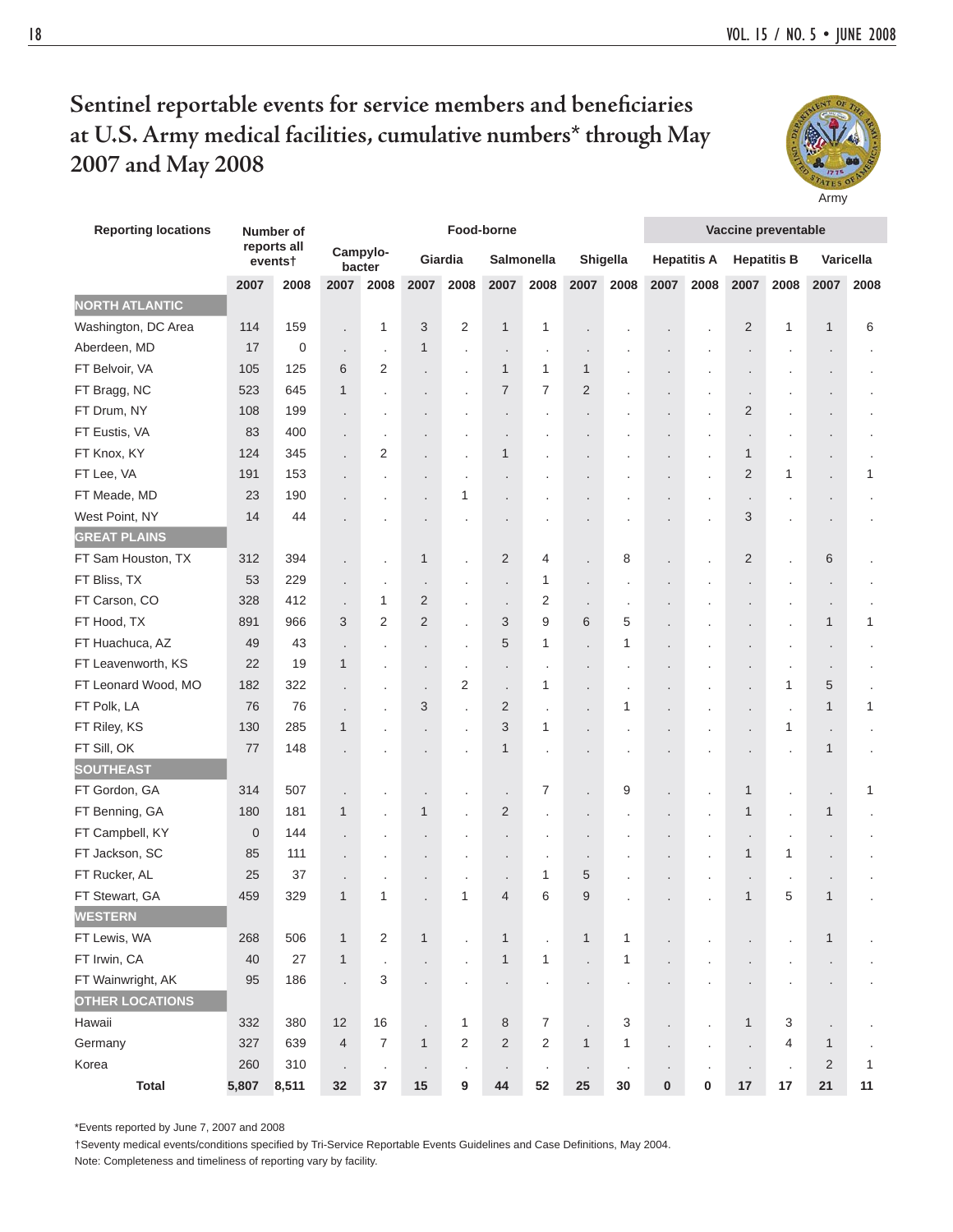### **Sentinel reportable events for service members and beneficiaries at U.S. Army medical facilities, cumulative numbers\* through May 2007 and May 2008**



‡Primary and secondary.

§Urethritis, non-gonococcal (NGU).



Army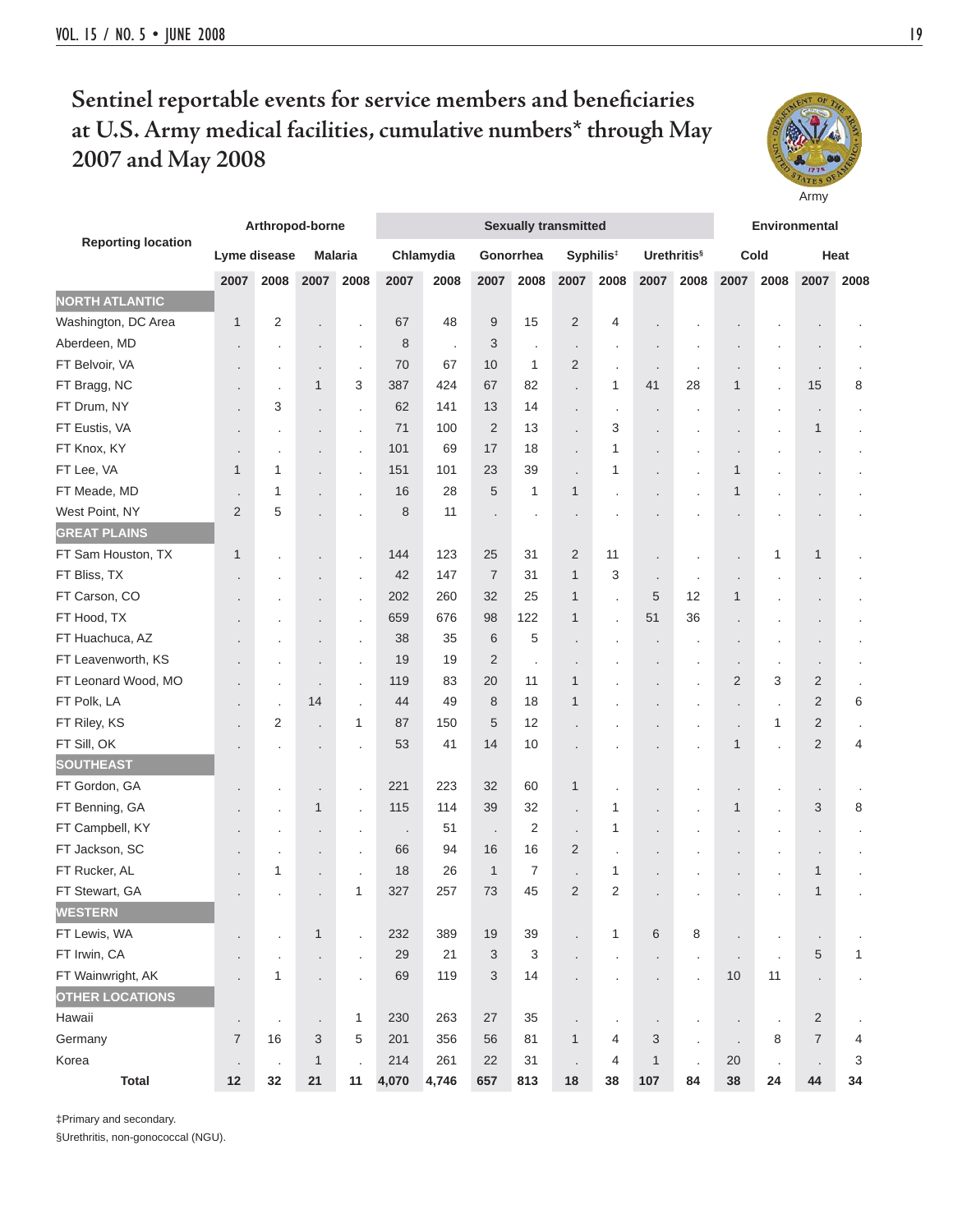# Sentinel reportable events for service members and beneficiaries **at U.S. Navy medical facilities, cumulative numbers\* through May 2007 and May 2008**



| <b>Reporting location</b>    |             | Number of                          |                          |                    |                         |         | Food-borne              |            |                         |           |   |                    | Vaccine preventable |                |                      |                  |
|------------------------------|-------------|------------------------------------|--------------------------|--------------------|-------------------------|---------|-------------------------|------------|-------------------------|-----------|---|--------------------|---------------------|----------------|----------------------|------------------|
|                              |             | reports all<br>events <sup>†</sup> |                          | Campylo-<br>bacter |                         | Giardia |                         | Salmonella |                         | Shigella  |   | <b>Hepatitis A</b> | <b>Hepatitis B</b>  |                |                      | <b>Varicella</b> |
|                              | 2007        | 2008                               | 2007                     | 2008               | 2007                    | 2008    | 2007                    | 2008       |                         | 2007 2008 |   | 2007 2008          |                     | 2007 2008      | 2007                 | 2008             |
| <b>NATIONAL CAPITOL AREA</b> |             |                                    |                          |                    |                         |         |                         |            |                         |           |   |                    |                     |                |                      |                  |
| Annapolis, MD                | 0           | 10                                 |                          |                    |                         |         |                         |            |                         |           |   |                    |                     |                |                      |                  |
| Bethesda, MD                 | 17          | 19                                 | 1                        |                    |                         | 1       |                         | 1          |                         |           |   |                    |                     | 1              |                      |                  |
| Patuxent River, MD           | $\mathbf 0$ | 0                                  |                          |                    |                         |         |                         |            |                         |           |   |                    |                     |                |                      |                  |
| <b>NAVY MEDICINE EAST</b>    |             |                                    |                          |                    |                         |         |                         |            |                         |           |   |                    |                     |                |                      |                  |
| Albany, GA                   | 0           | 3                                  |                          |                    | ٠                       |         |                         |            |                         |           |   |                    |                     | $\overline{2}$ | ٠                    |                  |
| Atlanta, GA                  | 3           | 1                                  |                          |                    |                         |         |                         |            |                         |           |   |                    |                     |                |                      |                  |
| Beaufort, SC                 | 100         | 4                                  |                          |                    |                         |         |                         |            | $\mathbf 1$             |           |   |                    |                     |                |                      |                  |
| Camp Lejeune, NC             | 141         | 27                                 |                          |                    | ٠                       |         |                         | 1          |                         |           |   |                    |                     |                | ٠                    |                  |
| Cherry Point, NC             | 60          | 42                                 |                          |                    |                         | ٠       | $\cdot$                 |            |                         |           |   |                    |                     |                | $\ddot{\phantom{0}}$ |                  |
| Great Lakes, IL              | 134         | 10                                 | $\overline{\phantom{a}}$ |                    | 1                       |         | 1                       | $\cdot$    |                         |           |   |                    |                     |                |                      |                  |
| Jacksonville, FL             | 108         | 27                                 | 1                        |                    | ٠                       | ×       | $\overline{2}$          | 4          | 3                       |           |   |                    |                     |                | $\blacksquare$       | 1                |
| Mayport, FL                  | 23          | 21                                 | 1                        |                    | $\blacksquare$          | ×       | 4                       | 3          |                         | 1         |   |                    |                     |                | $\blacksquare$       |                  |
| NABLC Norfolk, VA            | 32          | 4                                  |                          |                    | ٠                       |         |                         |            |                         |           |   |                    |                     |                | ٠                    |                  |
| NBMC Norfolk, VA             | 198         | 88                                 |                          |                    |                         |         |                         |            |                         |           |   |                    |                     |                |                      |                  |
| NEHC Norfolk, VA             | 4           | $\mathbf 0$                        |                          |                    |                         |         |                         |            |                         |           |   |                    |                     |                | 2                    |                  |
| North Charleston, SC         | 3           | 14                                 |                          |                    |                         | ٠       |                         | 1          |                         | 1         |   |                    |                     |                |                      |                  |
| Pensacola, FL                | 42          | 21                                 |                          |                    | $\ddot{\phantom{0}}$    |         | 2                       | $\cdot$    | 1                       | 1         |   |                    |                     |                | 3                    |                  |
| Portsmouth, VA               | $\mathbf 0$ | 0                                  |                          |                    |                         |         |                         |            |                         |           |   |                    |                     |                |                      |                  |
| Washington, DC               | 0           | 3                                  |                          |                    |                         |         |                         |            |                         |           |   |                    |                     |                | $\blacksquare$       |                  |
| Guantanamo Bay, Cuba         | 1           | 0                                  |                          |                    |                         |         |                         |            |                         |           |   |                    |                     |                | $\blacksquare$       |                  |
| Europe                       | 16          | 9                                  |                          |                    |                         |         |                         |            |                         |           |   |                    |                     |                |                      |                  |
| <b>NAVY MEDICINE WEST</b>    |             |                                    |                          |                    |                         |         |                         |            |                         |           |   |                    |                     |                |                      |                  |
| Camp Pendleton, CA           | 13          | 14                                 |                          |                    | $\ddot{\phantom{0}}$    | 1       | 1                       |            |                         |           |   |                    |                     |                |                      |                  |
| Corpus Christi, TX           | 3           | 1                                  |                          |                    | $\ddot{\phantom{0}}$    |         |                         |            |                         |           |   |                    |                     |                |                      |                  |
| Fallon, NV                   | 0           | 1                                  |                          |                    |                         |         |                         |            |                         |           |   |                    |                     |                |                      |                  |
| Ingleside, TX                | 0           | $\mathbf 0$                        |                          |                    |                         |         |                         |            |                         |           |   |                    |                     |                |                      |                  |
| Lemoore, CA                  | 1           | 10                                 |                          |                    |                         |         |                         |            |                         |           |   |                    |                     |                |                      |                  |
| Pearl Harbor, HI             | $\mathbf 0$ | 3                                  |                          |                    |                         |         |                         |            |                         |           |   |                    |                     |                |                      |                  |
| San Diego, CA                | 268         | 22                                 |                          |                    | $\overline{\mathbf{c}}$ |         | $\overline{\mathbf{c}}$ |            | $\overline{\mathbf{c}}$ |           |   |                    | 28                  |                |                      |                  |
| Guam                         | $27\,$      | 3                                  |                          |                    | ×,                      |         | 1                       |            |                         |           |   |                    |                     |                |                      | 2                |
| Japan                        | $25\,$      | 22                                 |                          |                    |                         |         |                         |            |                         |           |   |                    |                     |                | 1                    |                  |
| <b>NAVAL SHIPS</b>           |             |                                    |                          |                    |                         |         |                         |            |                         |           |   |                    |                     |                |                      |                  |
| COMNAVAIRLANT/CINCLANTFLEET  | 5           | 0                                  | $\blacksquare$           | $\cdot$            | $\blacksquare$          |         | $\cdot$                 | $\cdot$    |                         | ٠         |   |                    |                     | $\cdot$        | $\cdot$              |                  |
| COMNAVSURFPAC/CINCPACFLEET   | 20          | $\overline{2}$                     |                          |                    |                         |         |                         |            |                         |           |   |                    |                     |                | 1                    | $\cdot$          |
| <b>Total</b>                 | 1,244       | 381                                | 4                        | 0                  | 3                       | 2       | 13                      | 10         | $\overline{7}$          | 4         | 0 | 0                  | 28                  | 4              | $\overline{7}$       | 3                |

\*Events reported by June 7, 2007 and 2008

†Seventy medical events/conditions specified by Tri-Service Reportable Events Guidelines and Case Definitions, May 2004. Note: Completeness and timeliness of reporting vary by facility.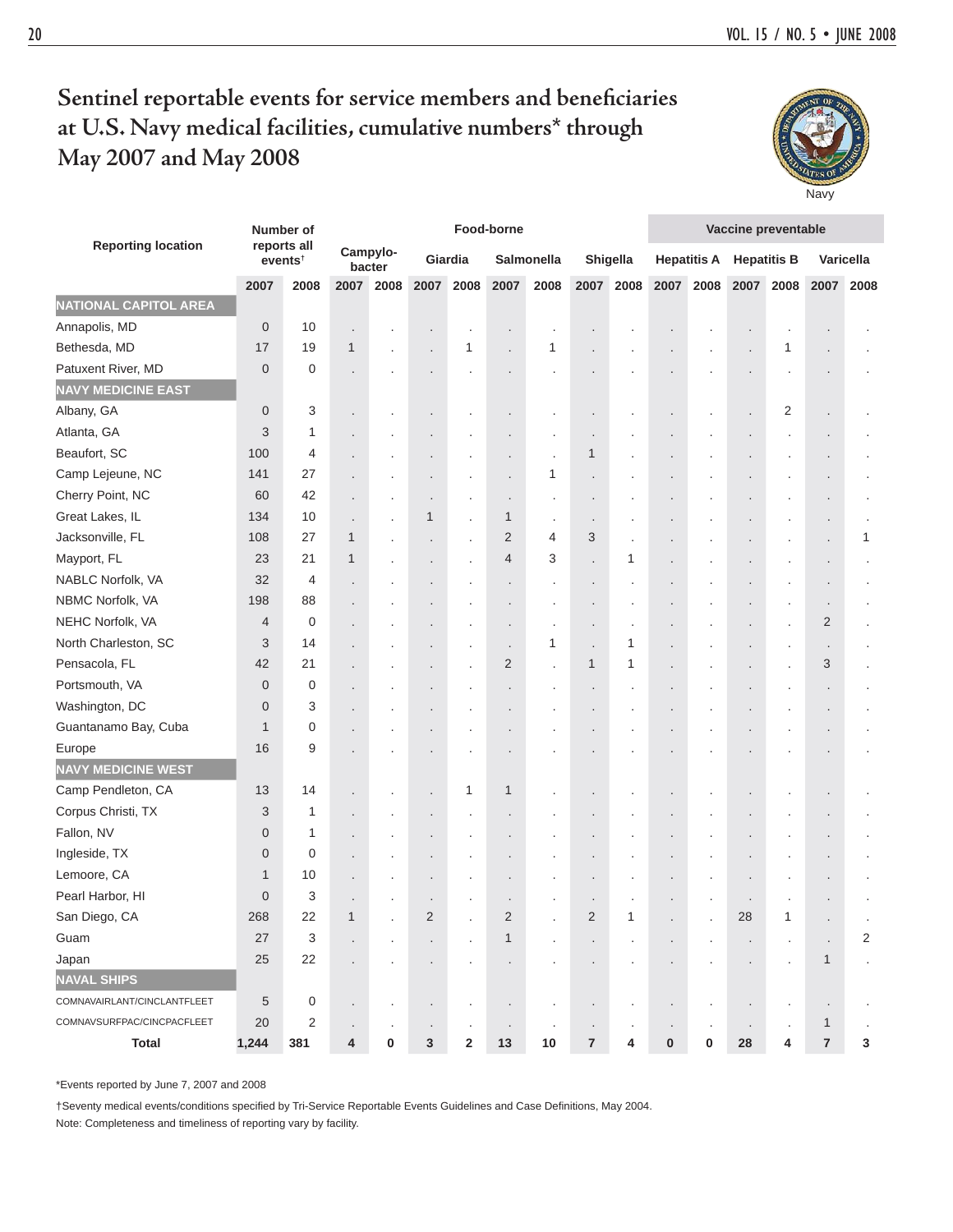# Sentinel reportable events for service members and beneficiaries **at U.S. Navy medical facilities, cumulative numbers\* through May 2007 and May 2008**

**Navy** 

|                              |             |                 | Arthropod-borne          |                |                |                      | <b>Sexually transmitted</b> | Environmental  |                |                       |           |                                |           |      |            |                |
|------------------------------|-------------|-----------------|--------------------------|----------------|----------------|----------------------|-----------------------------|----------------|----------------|-----------------------|-----------|--------------------------------|-----------|------|------------|----------------|
| <b>Reporting location</b>    |             | Lyme<br>disease |                          | <b>Malaria</b> |                | Chlamydia            | Gonorrhea                   |                |                | Syphilis <sup>#</sup> |           | <b>Urethritis</b> <sup>§</sup> |           | Cold |            | Heat           |
|                              | 2007        | 2008            | 2007                     | 2008           | 2007           | 2008                 | 2007                        | 2008           | 2007           | 2008                  | 2007      | 2008                           | 2007      | 2008 | 2007       | 2008           |
| <b>NATIONAL CAPITOL AREA</b> |             |                 |                          |                |                |                      |                             |                |                |                       |           |                                |           |      |            |                |
| Annapolis, MD                |             |                 |                          |                | $\cdot$        | 5                    |                             |                | $\cdot$        |                       |           |                                |           |      |            |                |
| Bethesda, MD                 |             |                 |                          | 1              | 12             | 8                    |                             | 1              | 1              |                       |           |                                |           |      |            |                |
| Patuxent River, MD           |             |                 |                          |                |                |                      |                             |                |                |                       |           |                                |           |      |            |                |
| <b>NAVY MEDICINE EAST</b>    |             |                 |                          |                |                |                      |                             |                |                |                       |           |                                |           |      |            |                |
| Albany, GA                   |             |                 |                          |                |                | 1                    |                             |                | $\blacksquare$ |                       |           |                                |           |      |            |                |
| Atlanta, GA                  |             |                 | ٠                        |                | $\mathbf{1}$   | 1                    | $\mathbf{1}$                |                | 1              |                       |           |                                |           |      | $\cdot$    |                |
| Beaufort, SC                 |             |                 | $\blacksquare$           |                | 78             | 1                    | 6                           |                | 2              |                       |           |                                |           |      | 7          | 1              |
| Camp Lejeune, NC             | 8           |                 | $\mathbf{1}$             | $\overline{a}$ | 111            | 15                   | 17                          | 3              |                |                       |           | 5                              |           |      | 4          | $\overline{2}$ |
| Cherry Point, NC             |             |                 |                          |                | 52             | 24                   | $\overline{4}$              | 5              | 1              |                       |           |                                |           |      |            |                |
| Great Lakes, IL              |             |                 |                          |                | 117            | 10                   | 11                          |                | $\cdot$        |                       |           |                                |           |      |            |                |
| Jacksonville, FL             |             |                 | $\blacksquare$           |                | 84             | 11                   | 12                          |                | 2              |                       |           |                                |           |      | $\bullet$  |                |
| Mayport, FL                  |             |                 |                          |                | 15             | 11                   | $\ddot{\phantom{a}}$        | $\overline{2}$ | 1              |                       |           |                                |           |      |            |                |
| NABLC Norfolk, VA            |             |                 | ٠                        |                | 30             | 4                    | $\overline{2}$              |                | $\cdot$        |                       |           |                                |           |      |            |                |
| NBMC Norfolk, VA             |             |                 | ٠                        | ÷              | 165            | 73                   | 32                          | 10             | $\cdot$        | 1                     |           |                                |           |      | $\cdot$    |                |
| NEHC Norfolk, VA             |             |                 | ٠                        |                | $\overline{2}$ | $\cdot$              | ٠                           | $\cdot$        | $\cdot$        | $\ddot{\phantom{a}}$  |           |                                |           |      | $\cdot$    |                |
| North Charleston, SC         |             |                 |                          |                | 3              | $\overline{7}$       |                             | 1              |                | 1                     |           |                                |           |      |            |                |
| Pensacola, FL                |             |                 |                          |                | 25             | 14                   | 3                           |                | $\cdot$        |                       |           |                                |           |      | 4          |                |
| Portsmouth, VA               |             |                 |                          |                | $\cdot$        | ٠                    |                             |                | $\cdot$        |                       |           |                                |           |      | $\cdot$    |                |
| Washington, DC               |             | 1               | $\overline{\phantom{a}}$ | $\cdot$        | $\cdot$        | 2                    |                             |                | $\cdot$        |                       |           |                                |           |      | $\cdot$    |                |
| Guantanamo Bay, Cuba         |             |                 | $\blacksquare$           |                | $\mathbf{1}$   | $\ddot{\phantom{0}}$ | $\ddot{\phantom{0}}$        | $\cdot$        | $\cdot$        |                       |           |                                |           |      |            |                |
| Europe                       |             |                 | $\overline{\phantom{a}}$ | 1              | 15             | 6                    | $\mathbf{1}$                | 2              | $\cdot$        |                       |           |                                |           |      |            |                |
| <b>NAVY MEDICINE WEST</b>    |             |                 |                          |                |                |                      |                             |                |                |                       |           |                                |           |      |            |                |
| Camp Pendleton, CA           |             |                 | $\blacksquare$           |                | 10             | 11                   | $\mathbf{1}$                | $\cdot$        | 1              |                       |           |                                |           |      | $\cdot$    |                |
| Corpus Christi, TX           |             |                 | $\overline{\phantom{a}}$ |                | $\overline{2}$ | l.                   | 1                           | 1              | $\cdot$        |                       |           |                                |           |      |            |                |
| Fallon, NV                   |             |                 |                          |                |                | 1                    |                             |                | $\cdot$        |                       |           |                                |           |      | $\cdot$    |                |
| Ingleside, TX                |             |                 |                          |                |                | ×                    |                             |                | $\cdot$        |                       |           |                                |           |      | $\cdot$    |                |
| Lemoore, CA                  |             |                 |                          |                |                | 3                    |                             |                | $\cdot$        |                       |           |                                |           |      |            |                |
| Pearl Harbor, HI             |             |                 |                          |                |                | 2                    |                             |                |                | 1                     |           |                                |           |      |            |                |
| San Diego, CA                | $\mathbf 1$ |                 |                          |                | 165            | 18                   | 29                          | 1              | 3              | 1                     |           |                                |           |      |            |                |
| Guam                         |             |                 |                          |                | 23             | 1                    | 3                           |                |                |                       |           |                                |           |      |            |                |
| Japan                        |             |                 |                          |                | 18             | 16                   | $\overline{4}$              | 3              | $\cdot$        |                       |           |                                |           |      | 1          |                |
| <b>NAVAL SHIPS</b>           |             |                 |                          |                |                |                      |                             |                |                |                       |           |                                |           |      |            |                |
| COMNAVAIRLANT/CINCLANTFLEET  |             |                 | $\blacksquare$           |                | 5              | $\cdot$              | $\cdot$                     |                |                |                       |           |                                |           |      | $\cdot$    |                |
| COMNAVSURFPAC/CINCPACFLEET   |             |                 |                          |                | 14             | 2                    | 5                           | $\cdot$        | $\cdot$        |                       |           |                                |           |      |            |                |
| <b>Total</b>                 | 9           | 1               | $\mathbf{1}$             | $\overline{2}$ | 948            | 247                  | 132                         | 29             | $12$           | 4                     | $\pmb{0}$ | 5                              | $\pmb{0}$ | 0    | ${\bf 16}$ | 3              |

‡Primary and secondary.

§Urethritis, non-gonococcal (NGU).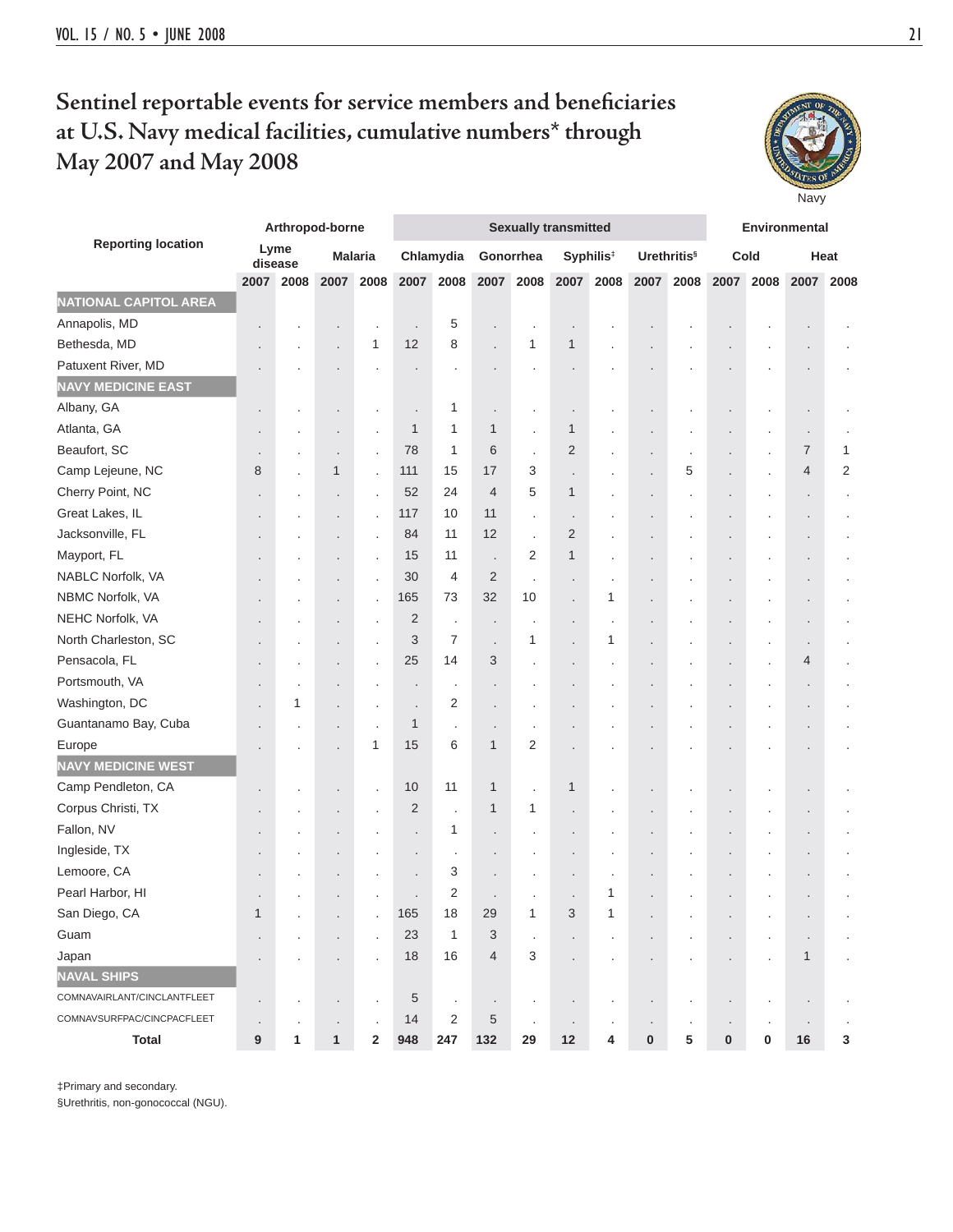Air Force

### Sentinel reportable events for service members and beneficiaries at **U.S. Air Force medical facilities, cumulative numbers\* through May 2007 and May 2008**

| <b>Reporting location</b>     | Number of<br>reports all<br>events <sup>†</sup> |       | Food-borne         |      |                |                |                |                |                 |      |                    | Vaccine preventable |                    |      |                |      |  |  |
|-------------------------------|-------------------------------------------------|-------|--------------------|------|----------------|----------------|----------------|----------------|-----------------|------|--------------------|---------------------|--------------------|------|----------------|------|--|--|
|                               |                                                 |       | Campylo-<br>bacter |      | Giardia        |                | Salmonella     |                | <b>Shigella</b> |      | <b>Hepatitis A</b> |                     | <b>Hepatitis B</b> |      | Varicella      |      |  |  |
|                               | 2007                                            | 2008  | 2007               | 2008 | 2007           | 2008           | 2007           | 2008           | 2007            | 2008 | 2007               | 2008                | 2007               | 2008 | 2007           | 2008 |  |  |
| Air Combat Cmd                | 753                                             | 831   |                    | 2    |                | 2              |                |                |                 | 3    |                    |                     | 4                  | 16   | 6              | 3    |  |  |
| Air Education & Training Cmd  | 277                                             | 409   |                    |      |                | 2              | 3              |                |                 |      |                    |                     | 3                  |      | 4              | 3    |  |  |
| Lackland, TX                  | $\mathbf 0$                                     | 0     |                    |      |                |                |                |                |                 |      |                    |                     |                    |      |                |      |  |  |
| USAF Academy, CO              | 22                                              | 9     |                    |      |                |                | $\overline{2}$ |                |                 |      |                    |                     |                    |      |                |      |  |  |
| Air Force Dist. of Washington | 9                                               | 8     |                    |      |                |                |                |                |                 |      |                    |                     |                    |      |                |      |  |  |
| Air Force Materiel Cmd        | 213                                             | 324   |                    | 1    |                |                | 4              | 2              |                 | 2    |                    |                     |                    |      |                |      |  |  |
| Air Force Special Ops Cmd     | 59                                              | 103   |                    |      |                |                |                |                |                 |      |                    |                     |                    | 2    |                |      |  |  |
| Air Force Space Cmd           | 143                                             | 214   |                    |      | $\overline{2}$ |                | 5              | $\overline{2}$ |                 |      |                    |                     | $\overline{2}$     |      | 1              |      |  |  |
| Air Mobility Cmd              | 331                                             | 486   |                    | 1    |                | $\overline{2}$ |                | $\overline{2}$ | 2               |      |                    |                     | 3                  | 2    | $\overline{2}$ | 4    |  |  |
| Pacific Air Forces            | 228                                             | 219   |                    | 4    |                | $\overline{2}$ | 3              |                |                 |      |                    |                     | $\overline{2}$     | 4    | 8              | 2    |  |  |
| PACAF Korea                   | 77                                              | 95    |                    |      |                |                |                |                |                 |      |                    |                     |                    |      |                |      |  |  |
| U.S. Air Forces in Europe     | 141                                             | 191   | $\overline{2}$     | 1    |                |                |                |                |                 |      |                    |                     |                    |      |                |      |  |  |
| Total                         | 2,253                                           | 2,889 | 4                  | 9    |                | 8              | 18             | 9              |                 | 5    | 0                  | 0                   | 18                 | 26   | 23             | 14   |  |  |

\*Events reported by June 7, 2007 and 2008

†Seventy medical events/conditions specified by Tri-Service Reportable Events Guidelines and Case Definitions, May 2004.

Note: Completeness and timeliness of reporting vary by facility.

| <b>Reporting location</b>     | Arthropod-borne |                |                |      | <b>Sexually transmitted</b> |       |           |      |                       |      |                         |      |                | <b>Environmental</b> |                |      |  |  |
|-------------------------------|-----------------|----------------|----------------|------|-----------------------------|-------|-----------|------|-----------------------|------|-------------------------|------|----------------|----------------------|----------------|------|--|--|
|                               | Lyme<br>disease |                | <b>Malaria</b> |      | Chlamydia                   |       | Gonorrhea |      | Syphilis <sup>#</sup> |      | Urethritis <sup>§</sup> |      | Cold           |                      | Heat           |      |  |  |
|                               | 2007            | 2008           | 2007           | 2008 | 2007                        | 2008  | 2007      | 2008 | 2007                  | 2008 | 2007                    | 2008 | 2007           | 2008                 | 2007           | 2008 |  |  |
| Air Combat Cmd                | $\overline{2}$  | 3              |                |      | 409                         | 414   | 33        | 38   |                       |      |                         | 1    |                | 3                    | $\overline{2}$ |      |  |  |
| Air Education & Training Cmd  |                 | $\overline{2}$ |                |      | 220                         | 192   | 19        | 15   |                       |      |                         |      |                |                      |                |      |  |  |
| Lackland, TX                  |                 |                |                |      |                             | ٠     |           |      |                       | ٠    |                         |      |                |                      |                |      |  |  |
| USAF Academy, CO              |                 |                |                |      | 18                          | 9     |           |      |                       |      |                         |      |                |                      |                |      |  |  |
| Air Force Dist. of Washington |                 |                |                |      | 9                           | 3     |           |      |                       |      |                         |      |                |                      |                |      |  |  |
| Air Force Materiel Cmd        |                 | $\overline{2}$ |                |      | 176                         | 174   | 20        | 14   |                       | 2    |                         |      |                |                      |                |      |  |  |
| Air Force Special Ops Cmd     |                 | 1              |                |      | 52                          | 75    | 6         | 16   |                       |      |                         |      |                |                      |                |      |  |  |
| Air Force Space Cmd           |                 | 1              |                |      | 116                         | 132   | 10        | 6    |                       | ٠    |                         |      |                |                      |                |      |  |  |
| Air Mobility Cmd              | 3               | 3              |                |      | 280                         | 303   | 17        | 29   | $\overline{2}$        | 1    |                         |      |                | 2                    | $\overline{2}$ | 2    |  |  |
| Pacific Air Forces            |                 |                |                |      | 185                         | 174   | 8         | 8    |                       |      |                         |      |                |                      |                |      |  |  |
| PACAF Korea                   |                 |                |                |      | 57                          | 70    |           | 3    | $\overline{2}$        |      |                         |      | $\overline{2}$ |                      |                |      |  |  |
| U.S. Air Forces in Europe     | 2               |                |                |      | 99                          | 146   | 9         | 13   |                       | ٠    |                         |      |                |                      |                |      |  |  |
| <b>Total</b>                  | 8               | 12             | $\bf{0}$       | 3    | 1,621                       | 1,692 | 123       | 142  | 4                     | 4    | $\Omega$                | 1    | 3              | 5                    | Δ              | 2    |  |  |

‡Primary and secondary.

§Urethritis, non-gonococcal (NGU).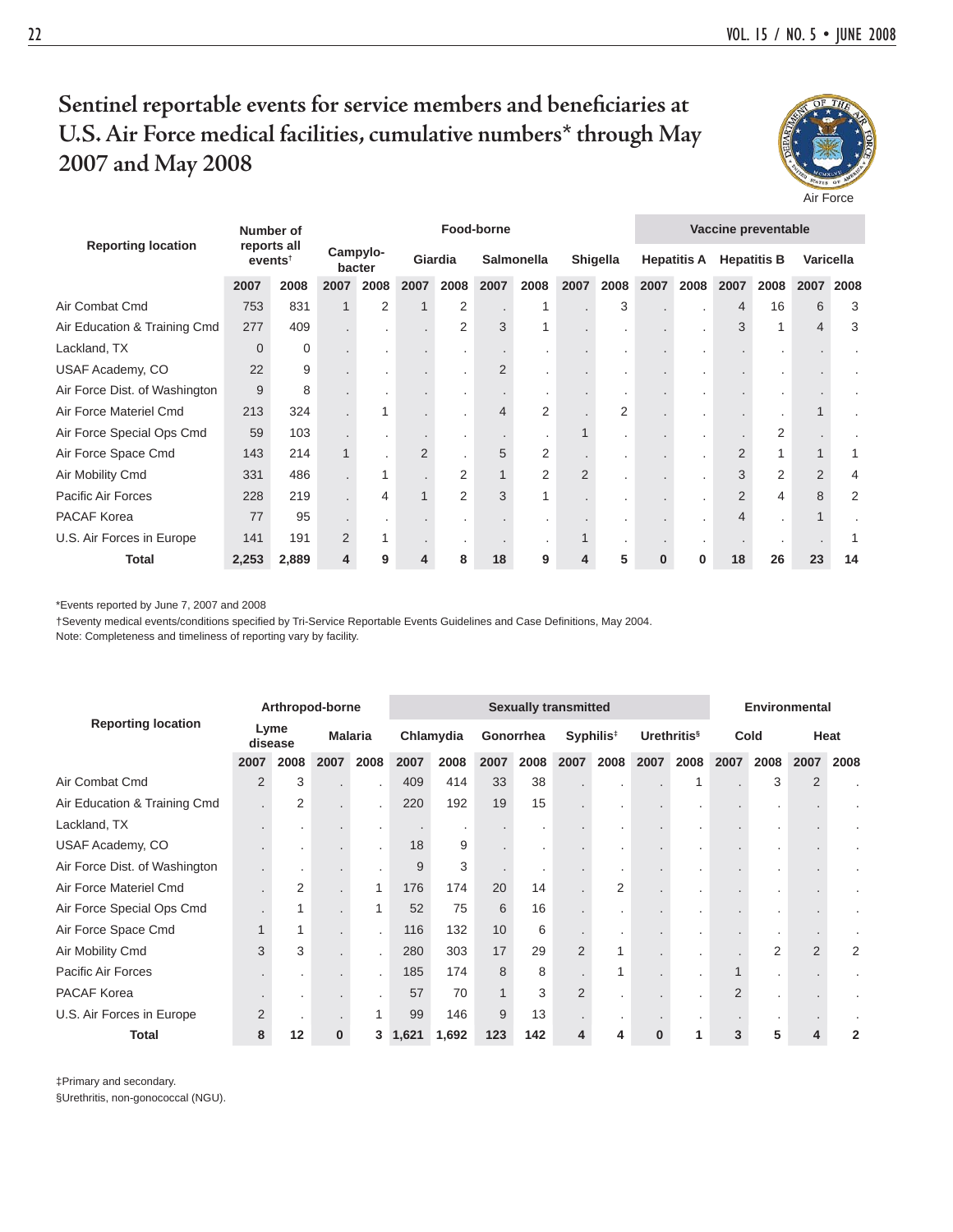

**Acute respiratory disease (ARD) and streptococcal pharyngitis rates (SASI\* ), basic combat training centers, U.S. Army, by week, June 2006**-**June 2008**

\*Streptococcal-ARD surveillance index (SASI) = ARD rate x % positive culture for group A streptococcus ARD rate = cases per 100 trainees per week ARD rate  $\geq 1.5$  or SASI  $\geq 25.0$  for 2 consecutive weeks are surveillance indicators of epidemics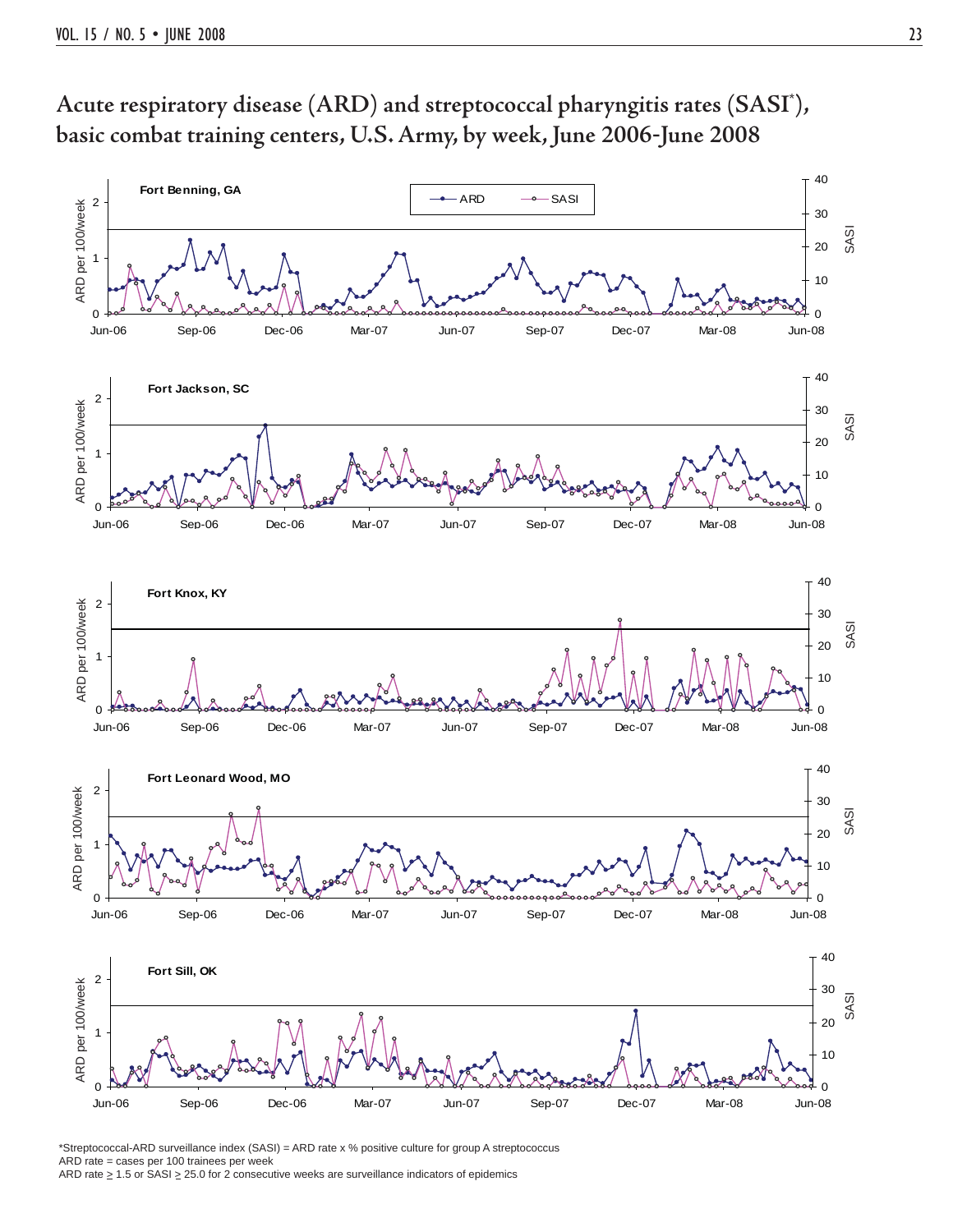Traumatic brain injury, hospitalizations (ICD-9: 800-804, 850-854, 959.01)\*



Traumatic brain injury, multiple ambulatory visits (without hospitalization), (ICD-9: 800-804, 850-854, 959.01)†



Reference: Army Medical Surveillance Activity. Traumatic brain injury among members of active components, U.S. Armed Forces, 2002-2007. *MSMR*. Aug 2007; 14(5):2-6.

\*Indicator diagnosis (one per individual) during a hospitalization while deployed to/within 30 days of returning from OEF/OIF. † Two or more ambulatory visits at least 7 days apart while deployed to/within 365 days of returning from OEF/OIF.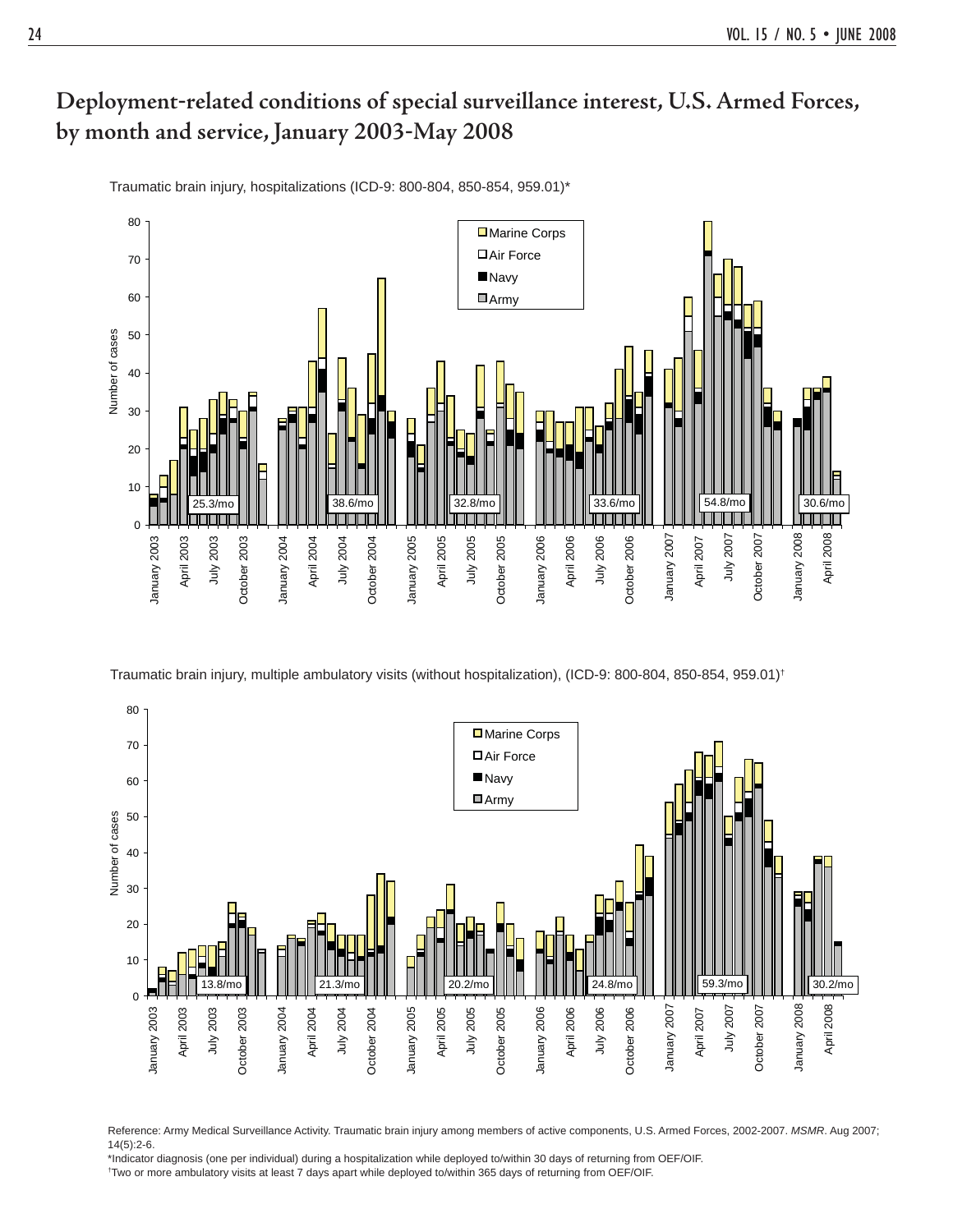Amputations (ICD-9: 887, 896, 897, V49.6 to V49.7, PR 84.0 to PR 84.1)\*



Reference: Army Medical Surveillance Activity. Deployment-related condition of special surveillance interest: amputations. Amputations of lower and upper extremities, U.S. Armed Forces, 1990-2004. *MSMR*. Jan 2005;11(1):2-6.

\*Indicator diagnosis (one per individual) during a hospitalization or ambulatory visit while deployed to/within 365 days of returning from OEF/OIF.



Heterotopic ossification (ICD-9: 728.12, 728.13, 728.19)<sup>†</sup>

Reference: Army Medical Surveillance Activity. Heterotopic ossification, active components, U.S. Armed Forces, 2002-2007. MSMR. Aug 2007; 14(5):7-9. † One diagnosis during a hospitalization or two or more ambulatory visits at least 7 days apart while deployed to/within 365 days of returning from OEF/OIF.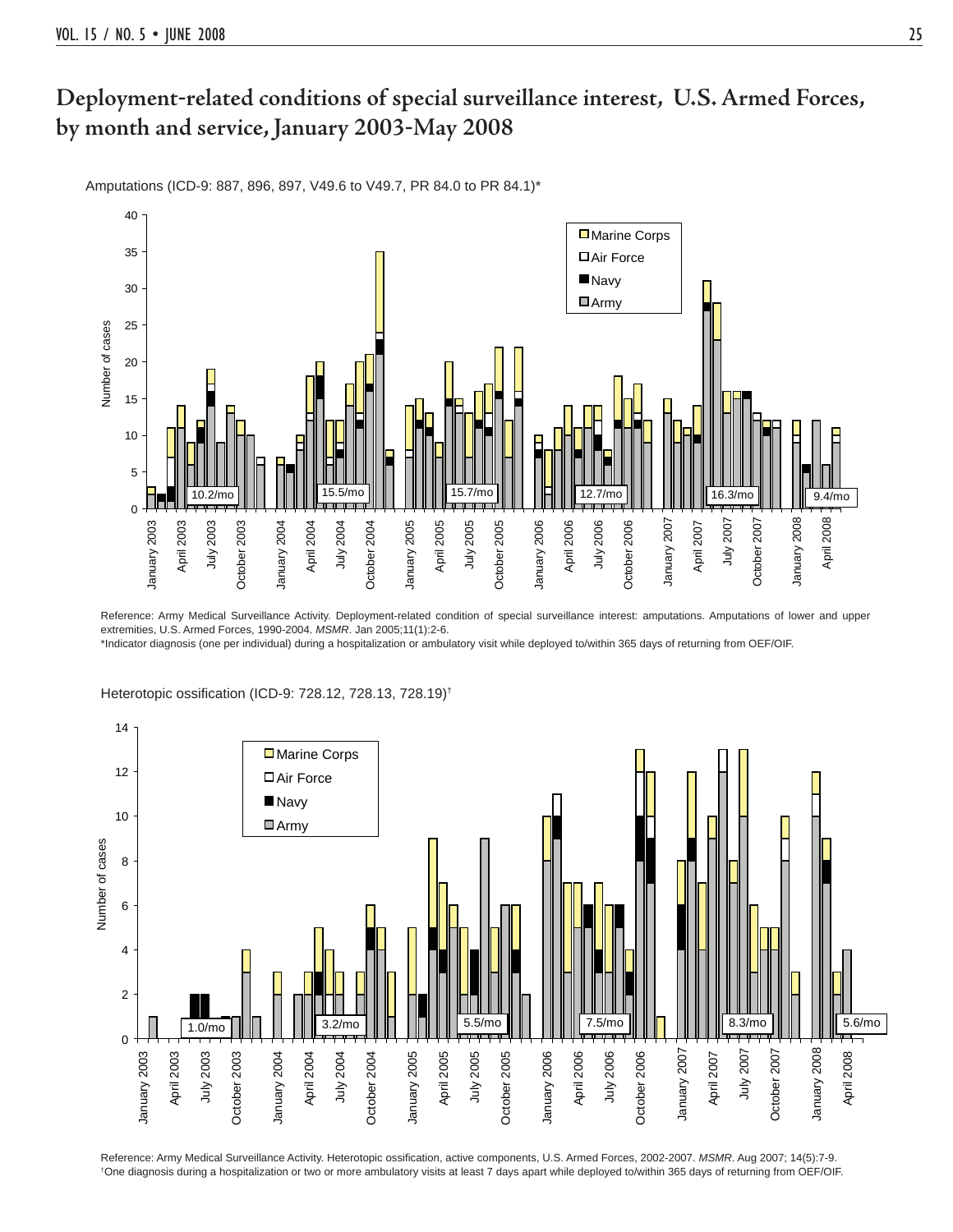

Deep vein thrombophlebitis/pulmonary embolus (ICD-9: 415.1, 451.1, 451.81, 451.83, 451.89, 453.2, 453.40 to 453.42 and 453.8)\*

Reference: Isenbarger DW, Atwood JE, Scott PT, et al. Venous thromboembolism among United States soldiers deployed to Southwest Asia. *Thromb Res*.2006;117(4):379-83.

\*Indicator diagnosis (one per individual) during a hospitalization while deployed to/within 90 days of returning from OEF/OIF.

Severe acute pneumonia (ICD-9: 518.81, 518.82, 518.3, 480-487, 786.09)†



Reference: Army Medical Surveillance Activity. Deployment-related condition of special surveillance interest: severe acute pneumonia. Hospitalizations for acute respiratory failure (ARF)/acute respiratory distress syndrome (ARDS) among participants in Operation Enduring Freedom/Operation Iraqi Freedom, active components, U.S. Armed Forces, January 2003-November 2004. *MSMR*. Nov/Dec 2004;10(6):6-7. † Indicator diagnosis (one per individual) during a hospitalization or ambulatory visit while deployed to/within 30 days of returning from OEF/OIF.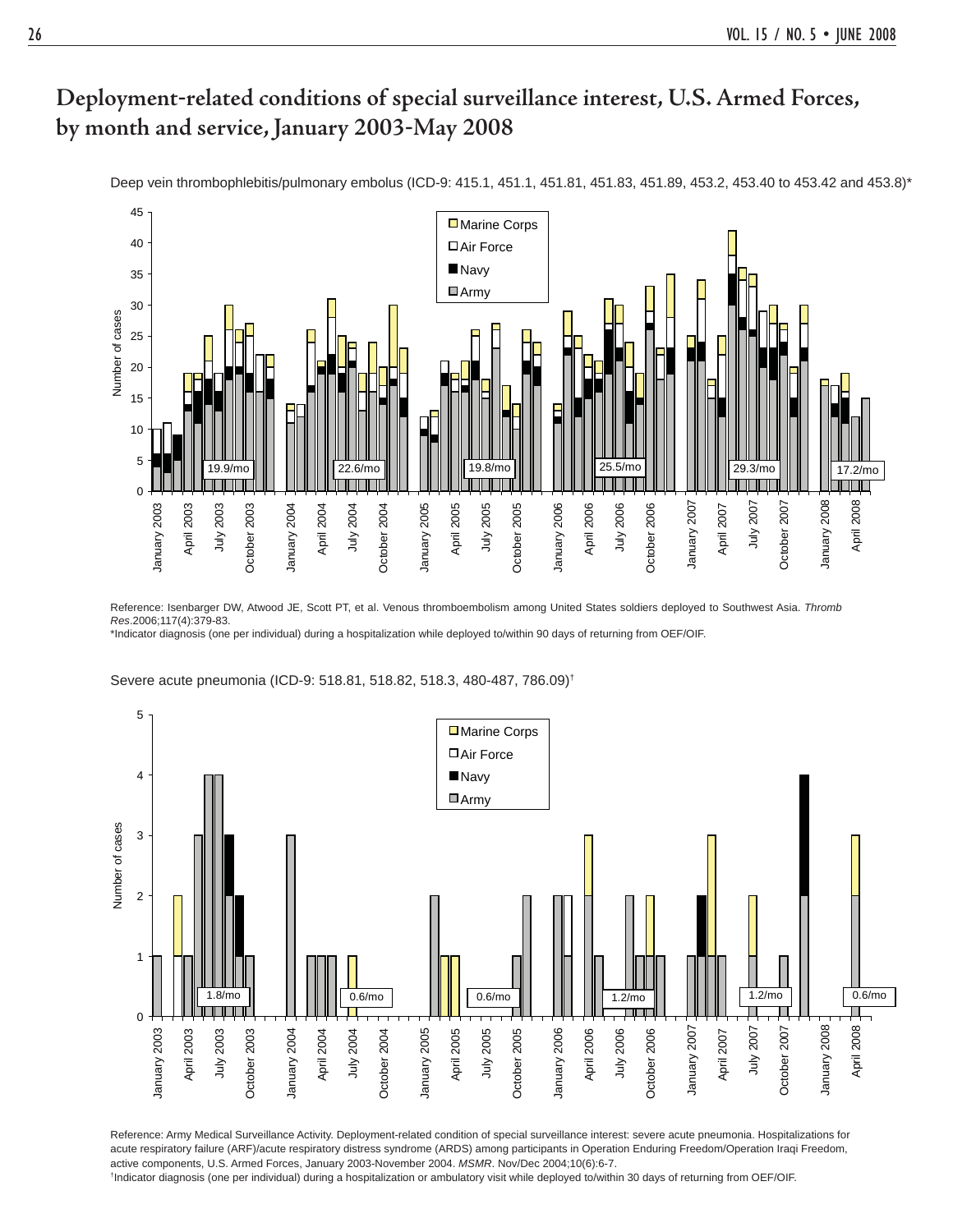Leishmaniasis (ICD-9: 085.0 to 085.9)\*



Reference: Army Medical Surveillance Activity. Deployment-related condition of special surveillance interest: leishmaniasis. Leishmaniasis among U.S. Armed Forces, January 2003-November 2004. *MSMR*. Nov/Dec 2004;10(6):2-4.

\*Indicator diagnosis (one per individual) during a hospitalization, ambulatory visit, and/or from a notifiable medical event during/after service in OEF/OIF.